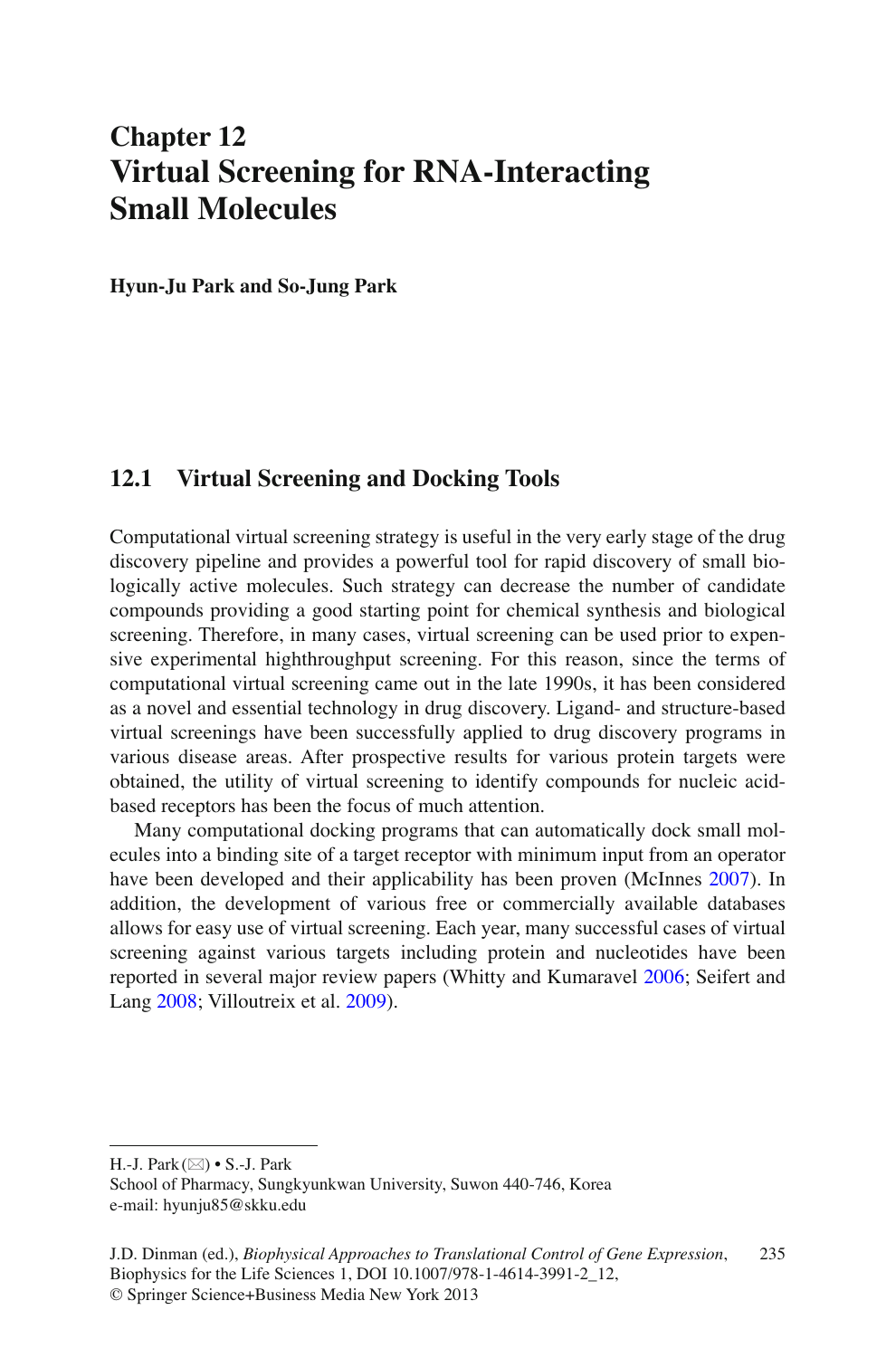| Name          | URL                                                        | Short summary                                                                                                                              |
|---------------|------------------------------------------------------------|--------------------------------------------------------------------------------------------------------------------------------------------|
| AutoDock      | http://autodock.scripps.edu/                               | Free software of automated small-molecules<br>docking tools (rigid receptor, flexible<br>ligand)                                           |
| <b>DOCK</b>   | http://dock.compbio.ucsf.edu/                              | Free software, small molecules-various<br>receptor docking (protein, DNA, and<br>RNA), protein–protein interaction                         |
| FlexX         | http://www.biosolveit.de/flexx/                            | Fast computer program for predicting<br>protein-ligand interactions                                                                        |
| <b>GOLD</b>   | http://www.ccdc.cam.ac.uk/<br>products/life_sciences/gold/ | Calculating the docking modes of small<br>molecules in protein binding sites                                                               |
| Glide         | http://www.schrodinger.com/                                | Fast flexible ligand docking program (small<br>molecule-protein)                                                                           |
| <b>ICM</b>    | http://www.molsoft.com/                                    | Automatic incorporation of flexibility into<br>the ligand and receptor docking<br>(protein, DNA, and RNA), protein-<br>protein interaction |
| <b>MORDOR</b> | http://mondale.ucsf.edu/index_<br>main_frame.html          | Docking program using algorithm<br>considering flexibility of both nucleic<br>acid receptor and ligand                                     |
| Surflex-Dock  | http://www.tripos.com/                                     | "Protomol"-guided flexible molecular<br>docking program                                                                                    |

<span id="page-1-0"></span> **Table 12.1** Widely used docking algorithms

 The docking process concerns the prediction of ligand conformation and orientation within a targeted binding site (active site) (Kitchen et al. [2004](#page-15-0)). In order to carry out docking calculations, it is necessary to know the 3-dimensional (3D) structure of a target and the nature of the binding site.  $3D$  structures are identified by X-ray crystallography or NMR experiments and can be downloaded from Protein Data Bank (PDB) (Berman et al. [2000](#page-13-0) ) or predicted by homology modeling using various programs. The next step is to define the binding site by known information or prediction. When input is prepared, chemical compounds present in the database are docked into the defined binding site of the selected target receptor. There are two purposes of docking studies. One is to predict accurate ligand binding orientation referred as "molecular modeling" and the other is to predict activity or binding affinity referred as "scoring." A docking result is evaluated by ligand binding orientation through visual inspection and by binding affinity using the scoring function. Scoring function is designed to predict the biological activity or binding affinity through the evaluation of interactions between ligands and receptor (Halperin et al.  $2002$ ). Among various docking programs (Table 12.1), the most widely used pro-grams are AutoDock (Morris et al. [1998](#page-16-0); Huey et al. [2007](#page-15-0)), DOCK (Ewing et al. 2001), FlexX (Kramer et al. 1999; Stahl 2000), Gold (Jones et al. 1995), Glide (Zhou et al. [2001](#page-17-0)), Internal Coordinate Mechanics (ICM) (Abagyan and Totrov 1994), and Surflex-Dock (Jain [2003](#page-15-0); Kellenberger et al. 2004). AutoDock is an automated flexible docking program designed to predict how small molecules (ligands) bind into the receptor structure. AutoDock is performed with an empirical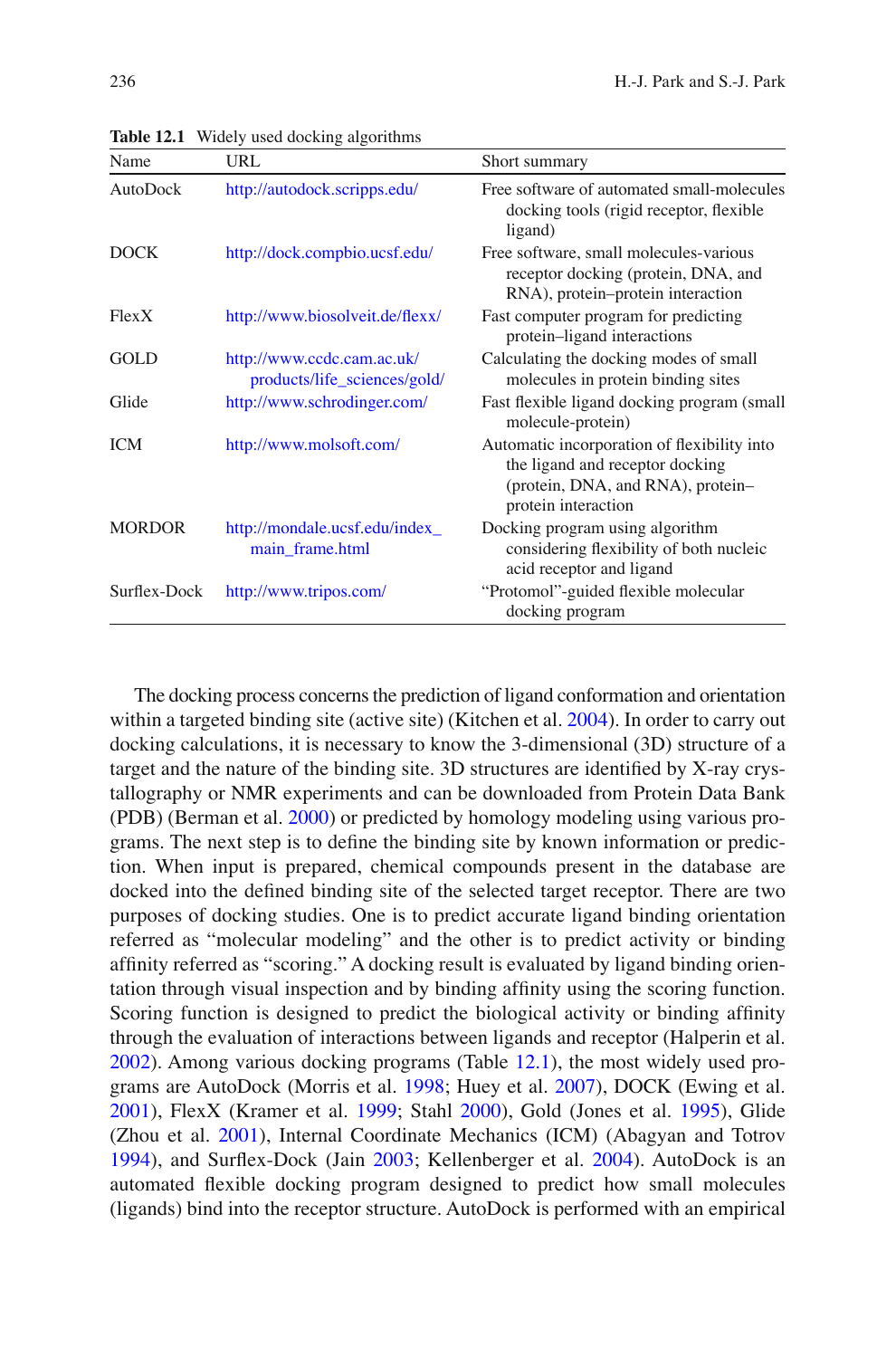free energy force field based on a Lamarckian genetic algorithm, to bring about speedy prediction of conformation with calculated free energies of association (Morris et al.  $1998$ ). This program has application in X-ray crystallography, structure-based drug design, virtual screening, and protein–protein interaction studies. DOCK was introduced by the Kuntz group at UCSF and uses a rigid body docking algorithm and flexible ligand docking algorithm to dock the ligand into a negative image of the binding pocket (Ewing et al.  $2001$ ). FlexX is a fully automatic computer program for predicting protein–ligand interaction. FlexX can predict not only the lowest energy geometry of the complex of ligand with protein but also the bind-ing affinities using an empirical scoring function (Böhm [1994](#page-14-0)). The descriptions of other widely used docking programs including commercial and free softwares are listed in Table [12.1](#page-1-0) .

## **12.2 Computational Programs to Predict 2D and 3D RNA Structures**

In recent years, while the number of identified RNA sequences has rapidly increased, the number of known 3D structures has not kept pace with it. For this reason, there is a large gap between the number of known RNA sequences and 3D structures. For example, tRNA is one of the most structurally well characterized RNAs and its 1,101,833 characterized sequences are reported in the Rfam (Gardner et al. 2009), a database of sequence families of structural RNAs; however, only 170 structures are reported. To apply structure-based drug design approaches to the identification of RNA binding ligands, computational programs are required for prediction of RNA structures. Several computer programs have been developed for folding of RNA secondary structures, and modeling of RNA 2D and 3D structures. Those computational tools are summarized in Tables [12.2](#page-3-0) and 12.3.

## **12.3 RNA-Targeted Virtual Screening**

 Many clinical antibiotics including macrolides, aminoglycosides, and others targeting bacterial ribosomal RNA (rRNA) reveal that RNA is the important target for drug development (Knowles et al. 2002; Hermann 2005). The appearance of drug resistance is the most critical problem in treating bacterial (Neu [1992](#page-16-0)) and viral infections (Perrin and Telenti 1998). RNAs contain highly conserved structural and functional motifs that may serve as drug targets, so the development of resistance to drugs targeting RNA can be slower than that to drugs targeting protein (Gallego and Varani 2001). In contrast to DNA, which mostly has a double-stranded helix structure, RNA is generally single-stranded and folds into complex 3D structures that provide unique pockets for small molecules (Foloppe et al. [2006](#page-14-0)), thus making RNA an attractive drug target.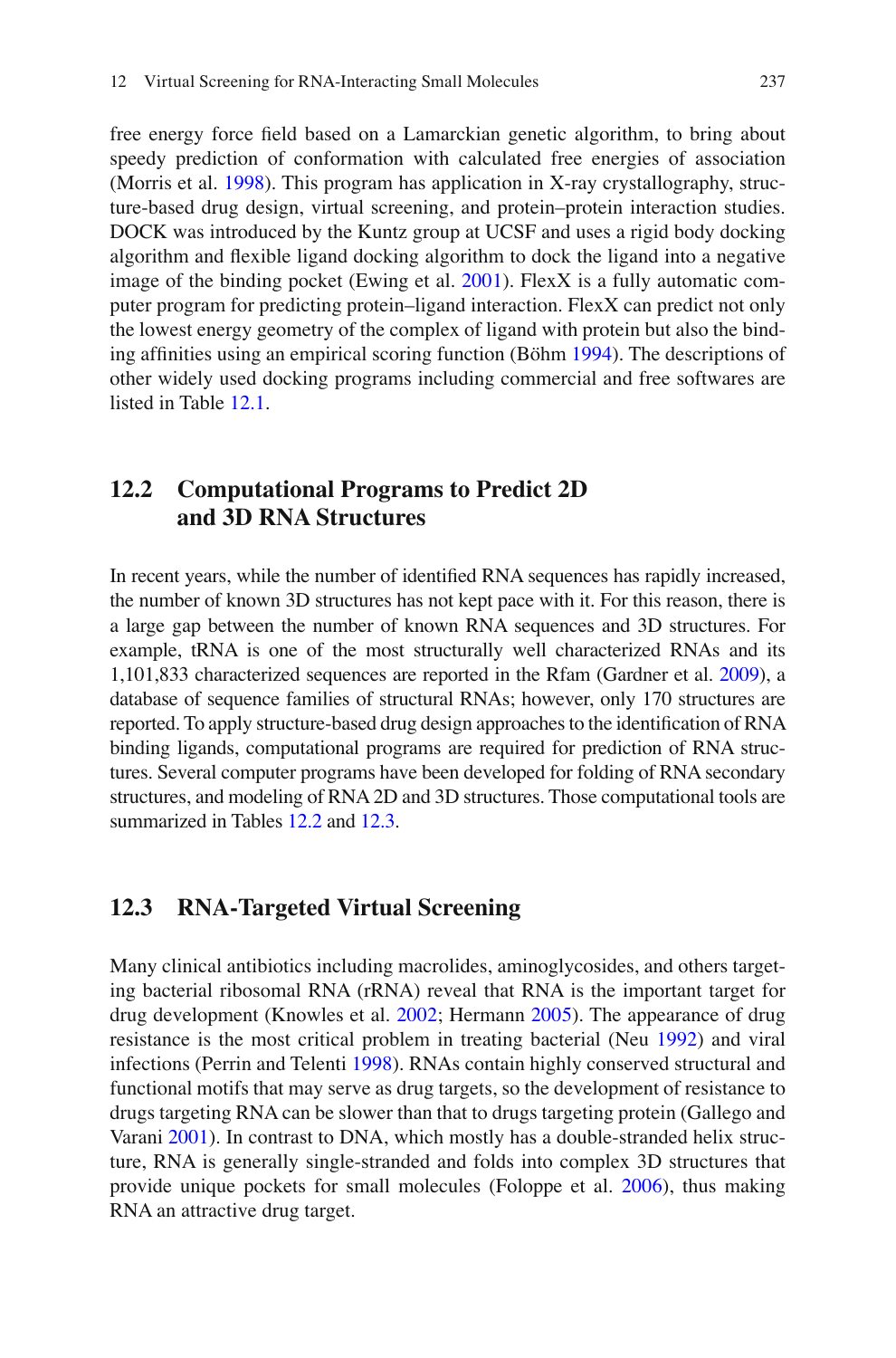| Name                                                  | URL                                                         | Description                                                                                            |
|-------------------------------------------------------|-------------------------------------------------------------|--------------------------------------------------------------------------------------------------------|
| Pseudo Viewer (Han et al.<br>1999; Byun and Han 2009) | http://wilab.inha.ac.kr/<br>pseudoviewer/                   | visualize RNA pseudoknot 2D<br>structure automatically                                                 |
| RNAdraw (Matzura and<br>Wennborg 1996)                | http://www.rnadraw.com/                                     | RNA 2D structure prediction,<br>analysis, and visualization                                            |
| RNA Movies (Evers and<br>Giegerich 1999)              | http://bibiserv.techfak.<br>uni-bielefeld.de/<br>rnamovies/ | System for the visualization of RNA<br>secondary structure spaces                                      |
| RNAView/RnamlView<br>(Yang et al. 2003)               | http://ndbserver.rutgers.<br>edu                            | Automatically generate 2D displays<br>of RNA/DNA secondary<br>structures with tertiary<br>interactions |
| VARNA (Darty et al. 2009)                             | http://varna.lri.fr                                         | Automated drawing, visualization,<br>and annotation of the secondary<br>structure of RNA               |
| RNA Designer<br>(Andronescu et al. 2004)              | http://www.rnasoft.ca/cgi-<br>bin/RNAsoft/<br>RNAdesigner   | Design de novo RNA structures with<br>certain structural properties                                    |
| RnaViz 2<br>(De Rijk et al. 2003)                     | http://rnaviz.sourceforge.<br>net/                          | Drawings of RNA secondary<br>structure with portability and<br>structure annotation                    |
| Vienna RNA (Hofacker 2003)                            | http://www.tbi.univie.ac.<br>$at/\sim ivo/RNA/$             | Program for the prediction and<br>comparison of RNA secondary<br>structures                            |

<span id="page-3-0"></span> **Table 12.2** RNA secondary structure viewers/editors programs

 In spite of these advantages, RNA has not been focus of structure-based drug design, not only due to lack of information of RNA 3D structures, but also due to the sequence-specific unique features of the binding pockets in RNA. The binding pocket of protein usually lies deep in an internal region, separated from solvent. In RNA targets, the binding pockets are large and flat, located along the surface, and relatively exposed to solvent. Therefore, in using docking algorithms to discover RNAbinding drugs, the physicochemical properties of RNA, such as conformational flexibility, high negative charge, and solvation, should be taken into account more accurately than those for proteins. Despite such differences between protein and RNA targets, classical protein-ligand docking programs have sometimes successfully performed in RNA-targeted virtual screenings. For example, Kuntz first reported a successful virtual screening using DOCK 3.5 program to identify small molecules in the Available Chemicals Directory (ACD) that targeted an RNA double helix (Chen et al. 1997). Following the first study, many research groups have reported successful studies of virtual screening targeting RNA through protein-based docking methods (Filikov et al. 2000; Lind et al. [2002](#page-16-0); Kang et al. 2004; Park et al. 2008, [2011](#page-16-0) ) . Meanwhile, since most of the available docking methods were developed for protein targets, their compliance with RNA targets has been evaluated extensively, and recently Li et al. demonstrated that two widely-used protein docking programs, GOLD 4.0 and Glide 5.0, are appropriate for structure-based drug design and virtual screening for RNA targets (Detering and Varani 2004; Li et al. [2010](#page-16-0)).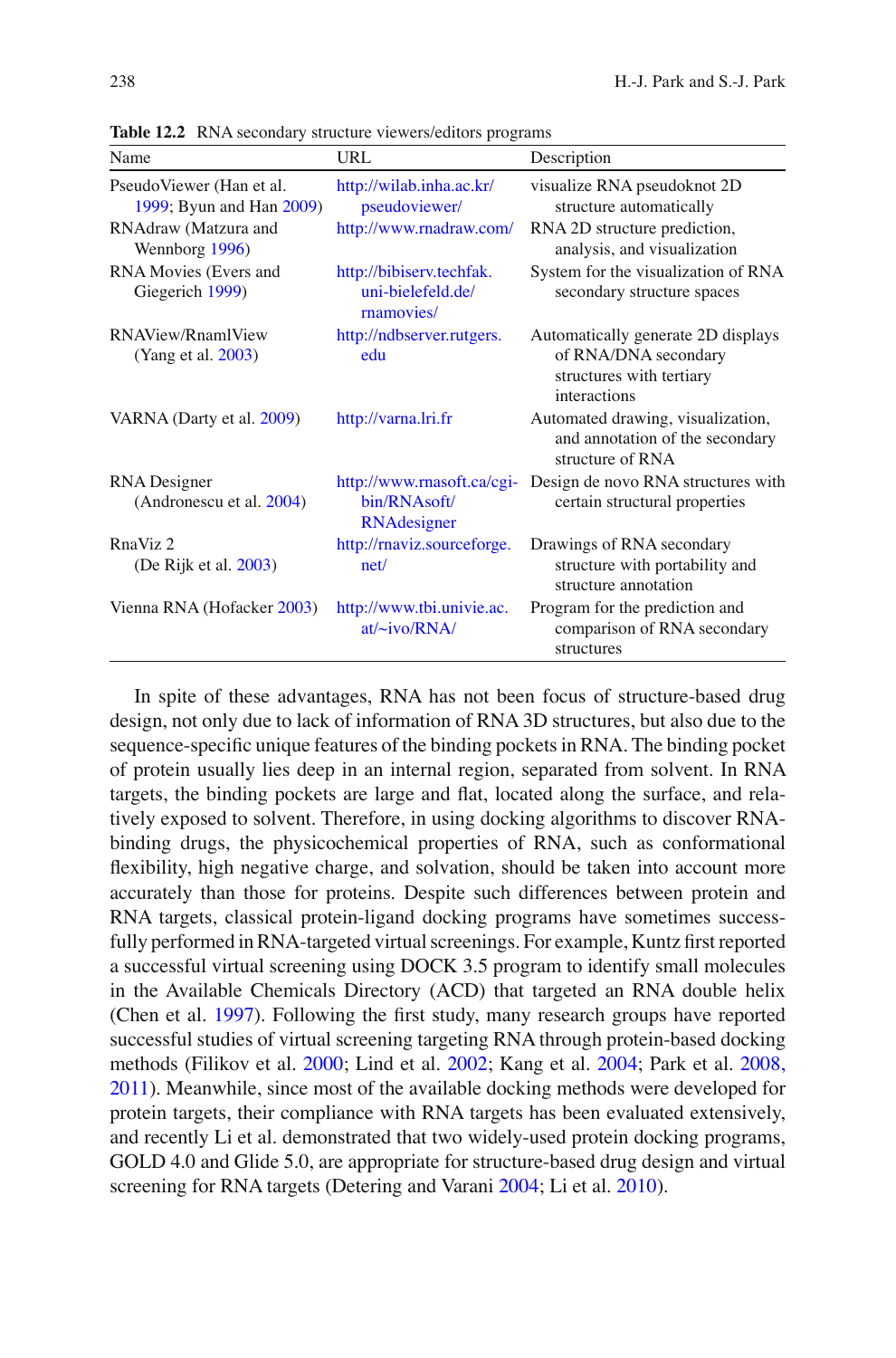| Name                                                                                          | <b>URL</b>                                         | Short summary                                                                                                                                                                                                                                                                            |
|-----------------------------------------------------------------------------------------------|----------------------------------------------------|------------------------------------------------------------------------------------------------------------------------------------------------------------------------------------------------------------------------------------------------------------------------------------------|
| Mode RNA<br>(Rother et al. 2011)                                                              | http://genesilico.pl/<br>moderna/                  | Automatic program for comparative<br>modeling of RNA 3D structures.<br>Require sequence alignment and<br>structural template                                                                                                                                                             |
| MMB (formerly<br>RNA Builder)<br>(Flores et al. 2010)                                         | https://simtk.org/home/<br>rnatoolbox              | Automatic program for generating model<br>RNA structures from 2D and template<br>structure by simulating in parallel at<br>multiple levels of details                                                                                                                                    |
| <b>PARADISE</b> (Assemble<br>and S2S) (Jossinet<br>et al. 2010; Jossinet<br>and Westhof 2005) | http://paradise-<br>ibmc.u-strasbg.fr/             | Assemble: automatic program for intuitive<br>graphical interface to study and<br>construct complex 3D RNA structures.<br>S2S: graphical system to easily display,<br>manipulate, and interconnect heteroge-<br>neous RNA data like multiple sequence<br>alignments, 2D and 3D structures |
| RNA2D3D (Martinez<br>et al. 2008)                                                             | http://www-lmmb.<br>nciferf.gov/                   | Manual manipulation program for RNA 3D<br>modeling with conversion of RNA 2D<br>structures to 3D                                                                                                                                                                                         |
| ERNA-3D (Zwieb<br>and Müller 1997)                                                            | http://www.erna-3d.de/                             | Molecular Modeling Expert System to<br>develop for the generation of models of<br>RNA and protein molecules. Need to<br>manual manipulation                                                                                                                                              |
| MC-Fold/MC-Sym<br>(Parisien and Major<br>2008)                                                | http://www.major.iric.<br>ca/MC-Pipeline/          | A web-hosted service for prediction of<br>RNA 3D structure with input 2D<br>secondary                                                                                                                                                                                                    |
| NAST (Jonikas et al.<br>2009)                                                                 | https://simtk.org/<br>home/nast                    | Predicting RNA 3D model from 2D<br>structure                                                                                                                                                                                                                                             |
| DMD/iFoldRNA<br>(Sharma et al. 2008)                                                          | http://danger.med.unc.<br>edu/tools.php            | Web portal for interactive RNA folding<br>simulations. Enable to perform<br>molecular dynamics simulations of<br>RNA using coarse-grained structural<br>models (two-beads/residue)                                                                                                       |
| $YUP$ (Tan et al. $2006$ )                                                                    | http://rumour.biology.<br>gatech.edu/<br>YammpWeb/ | RNA molecular modeling program based<br>on PYTHON. Offer such methods as<br>Monte Carlo, Molecular Mechanics and<br><b>Energy Minimization</b>                                                                                                                                           |

<span id="page-4-0"></span> **Table 12.3** Computer program for predicting RNA 3D structure

Several modified algorithms were established for RNA-targeted virtual screening. For example, Morley and Afshar established an empirical scoring function that appropriately describes steric, polar, and charged interactions in RNA-ligand com-plexes (Morley and Afshar [2004](#page-16-0)). This scoring function was implanted in RiboDock program and validated for docking screening of a large-size chemical database. Virtual screening with this program successfully identified novel ligands for the bacterial ribosomal A-site (Foloppe et al. [2004](#page-14-0) ) . Moitessier et al. applied a unique method to the AutoDock docking process, taking into account inherent RNA flexibility and key water molecules, and this modified docking tool was validated by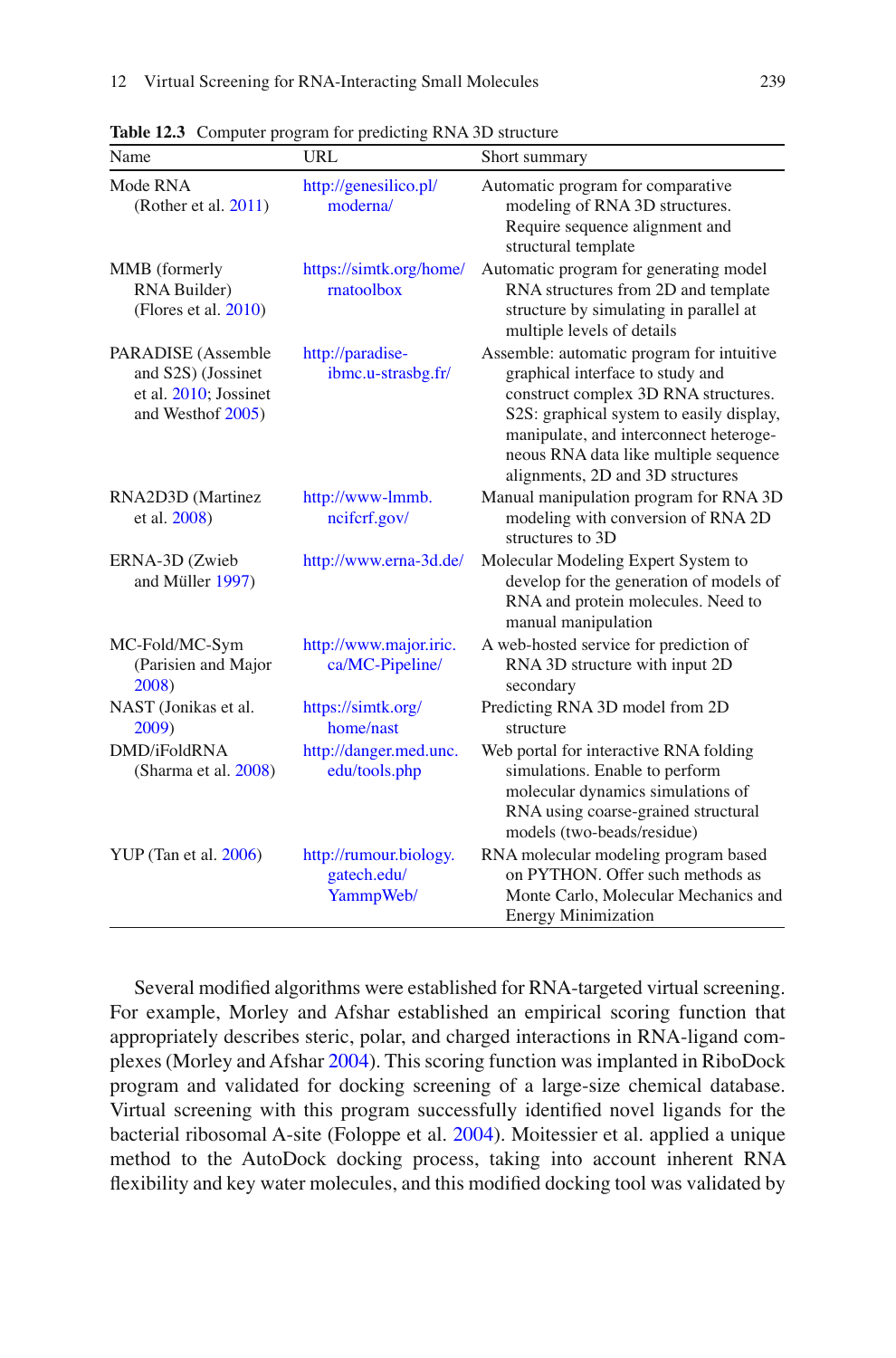the docking of aminoglycosides to the ribosomal RNA A-site (Moitessier et al. 2006). In Kuntz et al.'s study, 70 experimental RNA-ligand complexes from PDB were re-docked using the DOCK 6 program, and the resulting docked conformations were rescored with AMBER generalized Born/solvent-accessible surface area (GB/SA) and Poisson–Blotzmann/SA (PB/SA) scoring functions in combination with explicit water molecules and sodium counterions. The success rate for reproducing experimental binding modes was significantly improved by using AMBER GB/SA or PB/SA (Lang et al. [2009](#page-15-0)).

 As small molecules induce RNA conformational changes by binding to structures from preexisting dynamic ensembles (Puglisi et al. [1992](#page-17-0) ; Zhang et al. [2007 ;](#page-17-0) Frank et al. [2009](#page-14-0); Cruz and Westhof [2009](#page-14-0); Fulle and Gohlke [2010](#page-14-0)), large conformational changes in RNA receptors after binding with small molecules during virtual screening must be accounted for. However, current protocols do not consider this point, limiting the range of target structures for the discovery of small molecules. Guilbert and James therefore developed a flexible docking program called MORDOR, which supports flexibility in the ligand and limited flexibility in the RNA for induced-fit binding. MORDOR performed well not only on 57 test sets of RNA-ligand complexes by retrieving experimental poses within 2.5 Å with a 74% success rate, but also in discovering ligands for novel targets such as human telomerase RNA (Guilbert and James [2008](#page-15-0) ; Pinto et al. [2008 \)](#page-16-0) . When comparing the practicality of DOCK 6 and MORDOR, DOCK 6 screened about 3–10 times faster than MORDOR, while MORDOR performed better on ligands with a large number of rotatable bonds (Lang et al. [2009 \)](#page-15-0) . Most recently, Al-Hashimi's group reported a new strategy for virtual screening targeting an RNA dynamic ensemble constructed by combining NMR spectroscopy and computational molecular dynamics (MD) (Stelzer et al. 2011). This strategy takes into account large degrees of RNA conformational adaptation during virtual screening. This approach was applied to a search for small molecules for HIV-1 TAR (transactivation response element) RNA ( *vide infra* ).

# **12.4 Successful Application of Virtual Screening to RNA Receptors**

## *12.4.1 Case 1: HIV-1 TAR RNA Hairpin*

 As one of the best characterized RNA-based regulatory machineries, the interaction of TAR with Tat protein has been focused upon as a target to inhibit HIV-1 replica-tion (Yang [2005](#page-17-0)). Ligands that inhibit the TAR-Tat interaction can be developed as anti-AIDS drugs. Various molecules for TAR RNA that inhibit Tat binding have been identified, and many of those molecules were discovered by virtual screening of chemical libraries. In earlier studies, James used automatic docking methods (DOCK and ICM), employing flexible docking with Monte Carlo simulation and optimized scoring function, identifying phenothiazine compounds from ACD as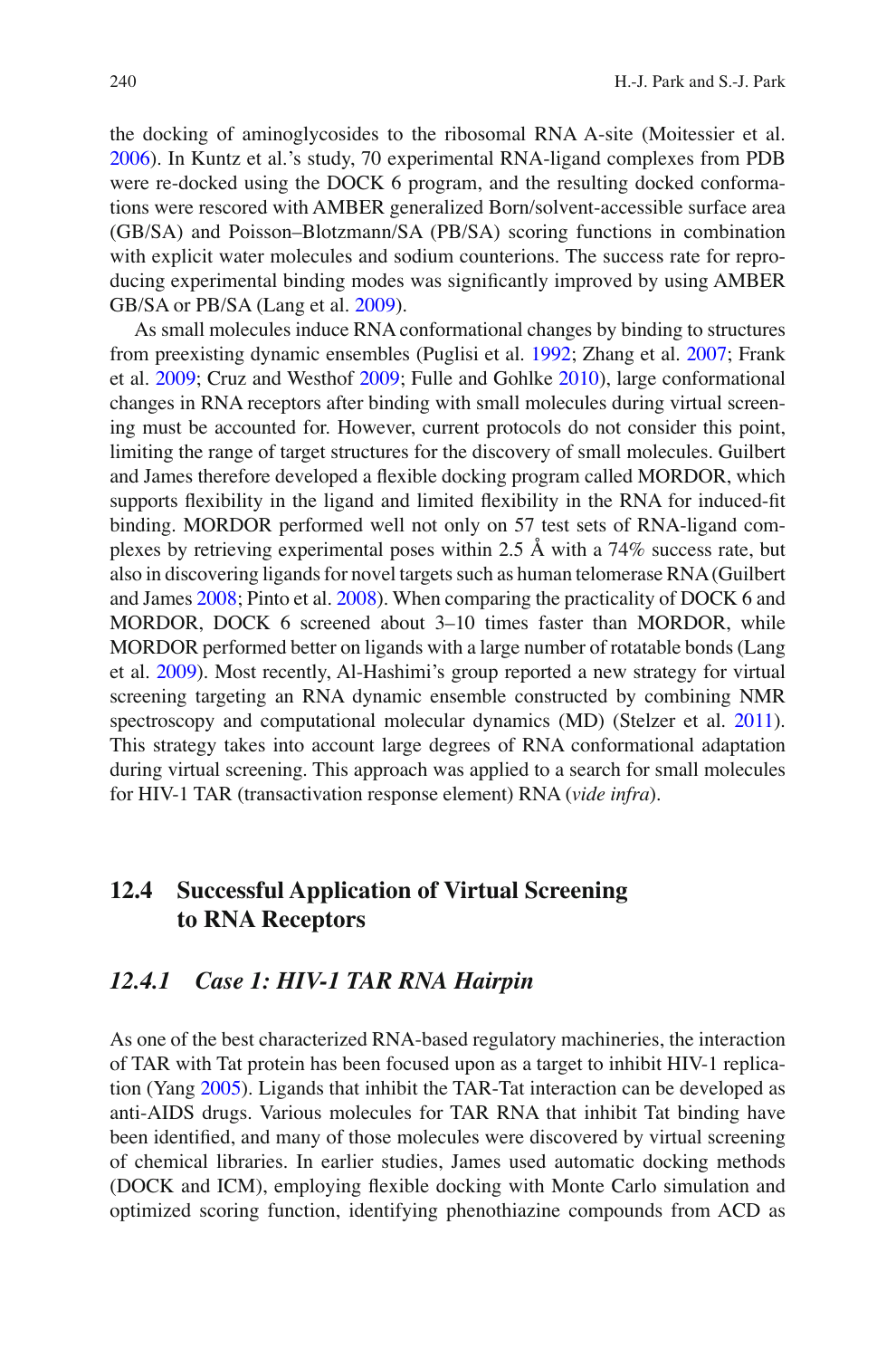TAR RNA ligands (Filikov et al. [2000](#page-14-0); Lind et al. [2002](#page-16-0)). To circumvent the limitation of incorporating RNA flexibility for structure-based virtual screening, and to find novel scaffolds for TAR-Tat inhibitors, ligand-based virtual screening was conducted. The SOUID fuzzy pharmacophore search method successfully identified a novel heterocyclic compound with an order of magnitude improved activity com-pared to known phenothiazine compounds (Renner et al. [2005](#page-17-0)).

 In 2011, Al-Hashimi's group developed the most outstanding technology for RNA-targeted virtual screening through intensive generation of an ensemble of TAR RNA conformers and a robust re-docking validation test. Their strategy was effectively applied to virtual screening of a relatively small-sized chemical library containing 51,000 compounds, and they identified netilmicin, a selective HIV-1 TAR RNA binder, that inhibited HIV-1 replication in vivo (Stelzer et al. 2011). Details of their study are described below.

#### **12.4.1.1 Validation of Docking Program**

 To test the accuracy of docking, a total of 96 small molecule-bound RNA structures downloaded from the PDB were assessed for docking performance. All docking performances were carried out using the ICM docking program (Abagyan and Totrov 1994) and results were evaluated by ICM Score and RMSD between native ligand (extracted from RNA structures) and predicted orientation after docking. The binding energies based on the ICM Score were predicted with high accuracy  $(R=0.71)$ . In more than half of cases (53%), the predicted conformations matched the X-ray or NMR structures within 2.5 Å RMSD.

#### **12.4.1.2 Preparation of HIV-1 TAR RNA Ensemble**

 To decide on a suitable RNA ensemble, the accuracies of docking with two sets of RNA ensembles of HIV-1 TAR were compared. One ensemble, named TAR<sup>NMR-MD</sup>, consisted of 20 conformers generated by SAS selection (select-and-sample strategy, Frank et al. 2009). To construct TAR<sup>NMR-MD</sup>, HIV-1 TAR structure (PDB id: 1ANR, Aboul-ela et al. [1996](#page-13-0)) was downloaded and molecular dynamics simulations were performed by measuring NMR residual dipolar couplings (RDC) in elongated RNA. The other RNA ensemble, named TAR<sup>MD</sup>, consisted of 20 randomly selected snapshots from an 80-ns MD simulation of apo-TAR with backbone RMSDs ranging from 3 to 80 Å. The X-ray structure (PDB id: 397D, Ippolito and Steitz [1998 \)](#page-15-0) and 20 NMR structures (PDB id: 1ANR, Aboul-ela et al. [1996](#page-13-0) ) of apo-TAR were downloaded from the PDB. A test set ligand library containing 38 known ligands for TAR RNA was obtained from the published literatures. To test the accuracy of the RNA ensemble, virtual screening of the test set ligands targeting the RNA ensembles, TARNMR-MD and TARMD, was conducted, respectively. Virtual screening was conducted using ICM after binding pockets were predicted by the ICM PocketFinder module based on the calculated surface area and volume of cavities on the receptor surface.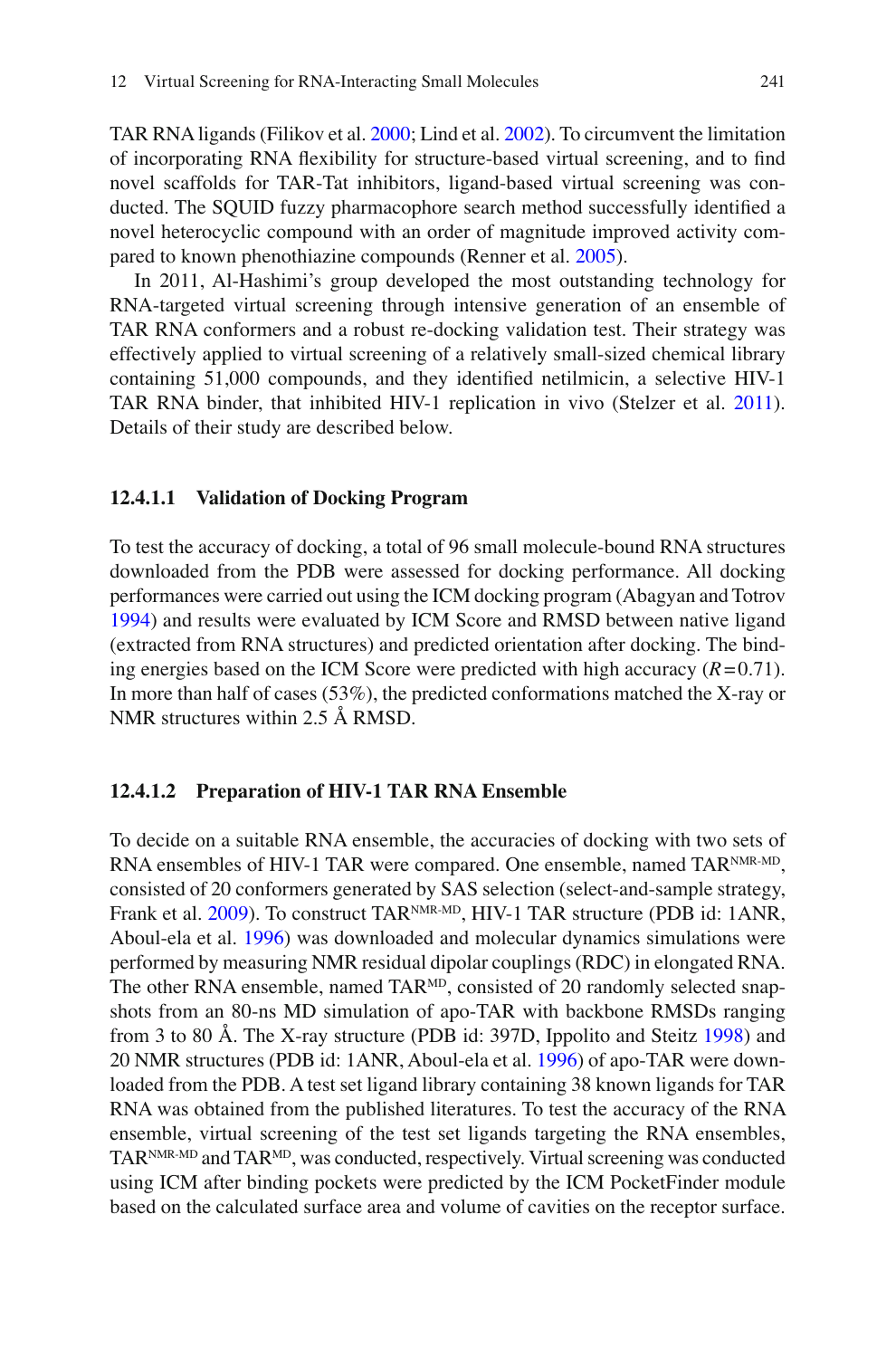The results suggested that TAR<sup>NMR-MD</sup> improved the accuracy of docking compared with TAR<sup>MD</sup>. From this result TAR<sup>NMR-MD</sup> was chosen for further virtual screening to identify small molecule TAR-Tat inhibitors.

#### **12.4.1.3 Virtual Screening Against TAR Dynamic Ensemble**

 A chemical database consisting of 49,166 compounds was obtained from the Center for Chemical Genomics at the University of Michigan and 2,060 compounds from the author's in-house library. Based on the ICM Score, the top 57 commercially available hit compounds were selected and their binding activities were tested by fluorescence-based assays. This identified six small molecules that bound to TAR with high affinity  $(K_d = 55 \text{ nM}$  to 122  $\mu$ M) and inhibited TAR interaction with Tat  $(K_i=710 \text{ nM to } 169 \text{ µM})$  in vitro. Among them, netilmicin  $(K_d = 1.4 \text{ µM})$  bound to HIV-1 TAR with the highest selectivity over HIV-2 TAR. Netilmicin repressed Tatmediated transactivation of the HIV-1 promoter through its interaction with TAR in live human T-cells and inhibited HIV-1 replication in the HIV-1 indicator cell line TZM-bl.

## *12.4.2 Case 2: RNA Pseudoknots*

Ribosomal  $-1$  frameshifting  $(-1 \text{ FS})$  is an essential event during translation for the synthesis of two or more proteins encoded by overlapping reading frames on a single mRNA (Dinman and Berry 2007) in many RNA viruses such as retroviruses, corona-viruses, yeast, plant virus, and even bacteria (Jacks and Varmus [1985](#page-15-0); Brierley et al. [1991 ;](#page-14-0) Chamorro et al. [1992](#page-14-0) ; Tzeng et al. [1992 ;](#page-17-0) ten Dam et al. [1994](#page-17-0) ; Kang and Tinoco [1997 ;](#page-15-0) Jacobs et al. [2007 \)](#page-15-0) . Two *cis* -acting elements are required to regulate −1 FS. One is a slippery sequence where ribosome-associated tRNAs slip, and the other is RNA secondary structure such as a hairpin or pseudoknot that promotes ribosome pausing. Thermodynamic or kinetic control of RNA secondary structure folding may be important in regulating the efficiency of −1 FS. Human immunodeficiency virus type 1 (HIV-1) utilizes −1 FS to regulate the expression ratio of Gag to Gag-Pol, which is critical for the production of infectious virion particles (Paulus et al. 1999). The RNA stem-loop sequence that is involved in −1 FS of HIV-1 is highly conserved in the main subtypes of HIV-1 (Gareiss and Miller 2009). Mutations of this sequence reduce −1 FS and decrease viral infectivity and replication (Baril et al. 2003; Dulude et al. [2006](#page-14-0)). In severe acute respiratory syndrome coronavirus (SARS-CoV), replicase genes mainly encode two large replicative polyproteins (pp1a and pp1ab) which are expressed by two partially overlapped open reading frames ORF 1a and ORF 1b. As ORF 1b has no independent translation initiation site, polyprotein pp1ab encoded by ORF 1b is only translated as a fused protein form with ORF 1a through −1 FS. As pp1ab includes RNA-dependent RNA polymerase (RdRp) and other replication components which are important proteins for viral replication,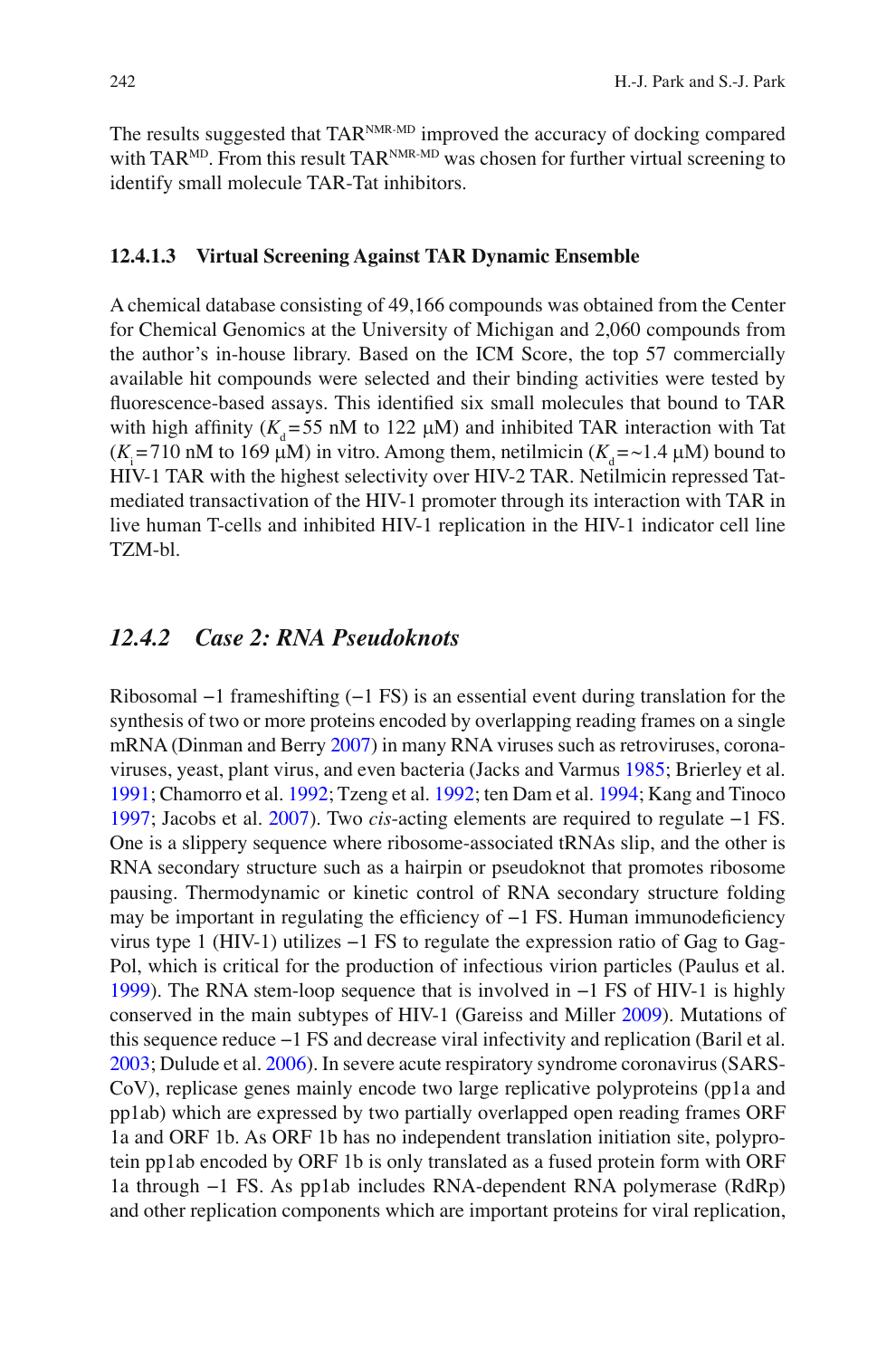

**Fig. 12.1** −1 frameshifting efficiencies induced by biotin aptamer RNA pseudoknot in the presence of compounds (250 µM) determined by SDS–PAGE (a) and dual luciferase assay (b). −1 FS % values are shown at the *bottom* of the autoradiogram of SDS–PAGE. Each −1 FS % value from dual luciferase assay is the average of triplicate experiments

−1 FS is essential for the synthesis of enzymatic proteins. The stability of the RNA pseudoknot that induces −1 FS in the SARS-CoV (SARS-pseudoknot) also has a dramatic effect on −1 FS efficiency. Therefore, the RNA secondary structure in the −1 FS site has emerged as an attractive target for drug development (Baranov et al [2005](#page-13-0); Plant et al 2005; Su et al. 2005).

Park first conducted virtual screening against the RNA pseudoknot in the −1 FS site to discover ligands that change  $-1$  FS efficiency (Park et al. [2008](#page-16-0)). In this pilot study, they used the −1 FS system containing biotin aptamer RNA pseudoknot as the RNA secondary structure element. Biotin RNA aptamer was the only ligandbound RNA pseudoknot structure (PDB id: 1F27) determined by X-crystallography (Nix et al. 2000). Park et al. used the conventional 2D and 3D pharmacophore search program Unity (Martin 1992) for primary database filtering and the FlexX docking program for final docking screening. RNA flexibility was not considered and ligand flexibility was given during  $FlexX$  run. Out of about 80,000 compounds in the chemical DB, they obtained 37 hits which increased −1 FS. Compound **h4** showed the highest activity in the in vitro transcription and translation coupled assay (Fig. 12.1 ). The FlexX-docked pose of **h4** is shown in Fig. [12.2](#page-9-0) . The docking mode of **h4** is similar to that of biotin; however, **h4** forms a stronger interaction with the receptor RNA (Fig. [12.2a](#page-9-0)). Compound **h4** forms hydrogen bonds with O4' and the 2-carbonyl oxygen of uracil ring of U7 which is one of the critical residues for interaction with biotin in the X-ray structure, and an additional hydrogen bond with ribose O2' atom of A16 (Fig.  $12.2b$ ). These interactions may alter the stability of the RNA pseudoknot and increase the stalled time of the ribosome on the slippery site, thus increasing the rates of −1 FS.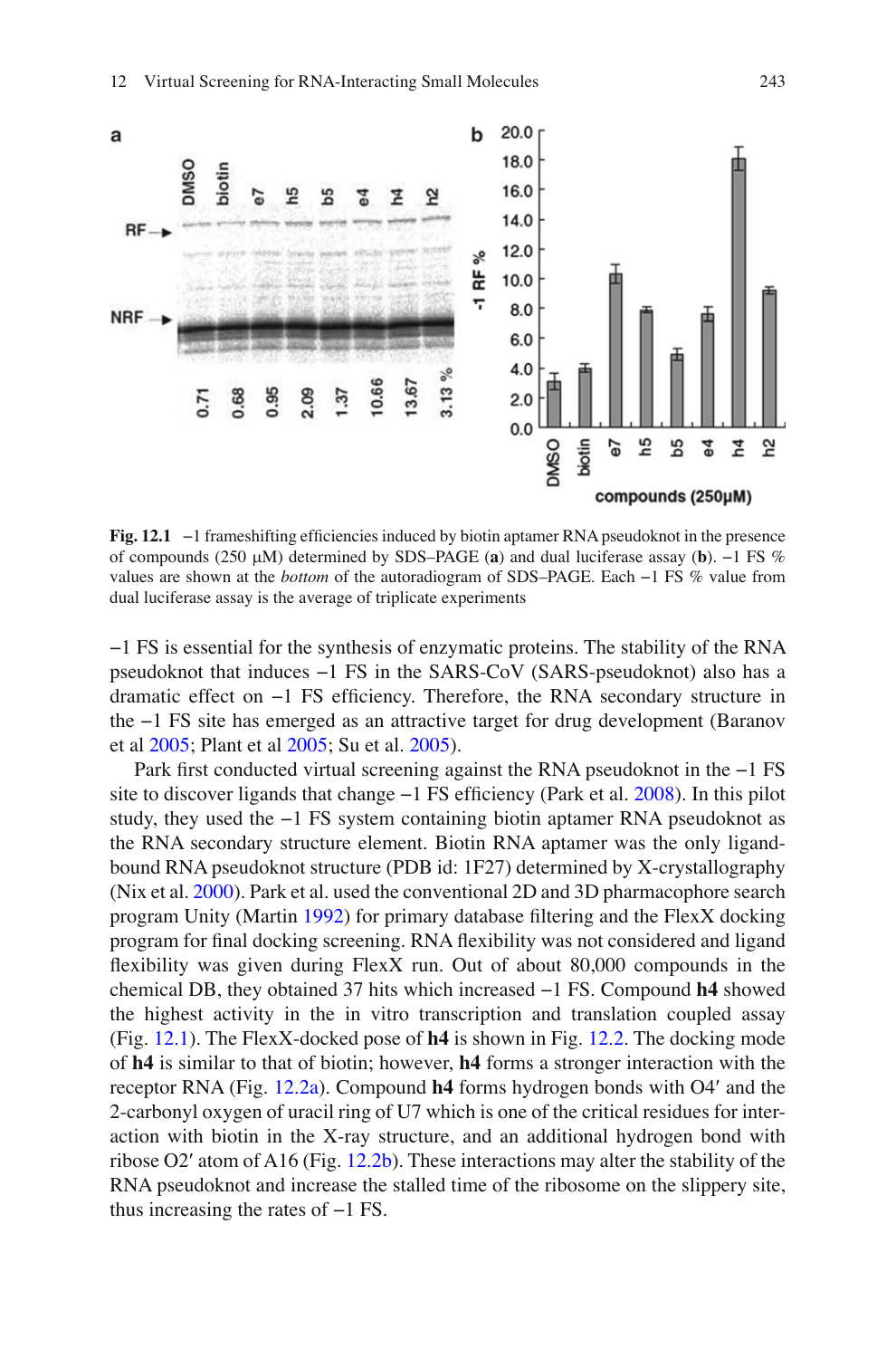<span id="page-9-0"></span>

 **Fig. 12.2** ( **a** ) Overlay of FlexX-docked pose of **h4** and X-ray pose of biotin in the aptamer RNA pseudoknot. The ligand is rendered in capped stick. Carbon atoms of **h4** are *magenta* and those of biotin are *white* . *Cyan* lined-ribbon represents the backbone of RNA. ( **b** ) Docked model of **h4** in complex with biotin-pseudoknot complex. The residues in the active site are rendered in stick. Carbon atoms of pseudoknot are *green* , *oxygen red* , *nitrogen blue* , and *phosphorus orange* . *Yellow dashed lines* are hydrogen bonds



 **Fig. 12.3** ( **a** ) Two-dimensional model of SARS-pseudoknot generated by the PSEUDOVIEWER program. ( **b** ) Three-dimensional structural model of the SARS-pseudoknot used in this study. It was optimized by molecular dynamics simulation using the Amber 8.0 program. *Brown ribbon* renders the phosphate backbone of the RNA pseudoknot

 Based on these successful results, Park applied the virtual screening strategy to discover ligands for the SARS-pseudoknot, even though its 3D structure was not completely determined. It was known that the SARS-pseudoknot has a unique 3 stem-3 loop structure. They built a 3D model using the RNA pseudoknot predicting program (PSEUDOVIEWER) and Sybyl molecular modeling software, and then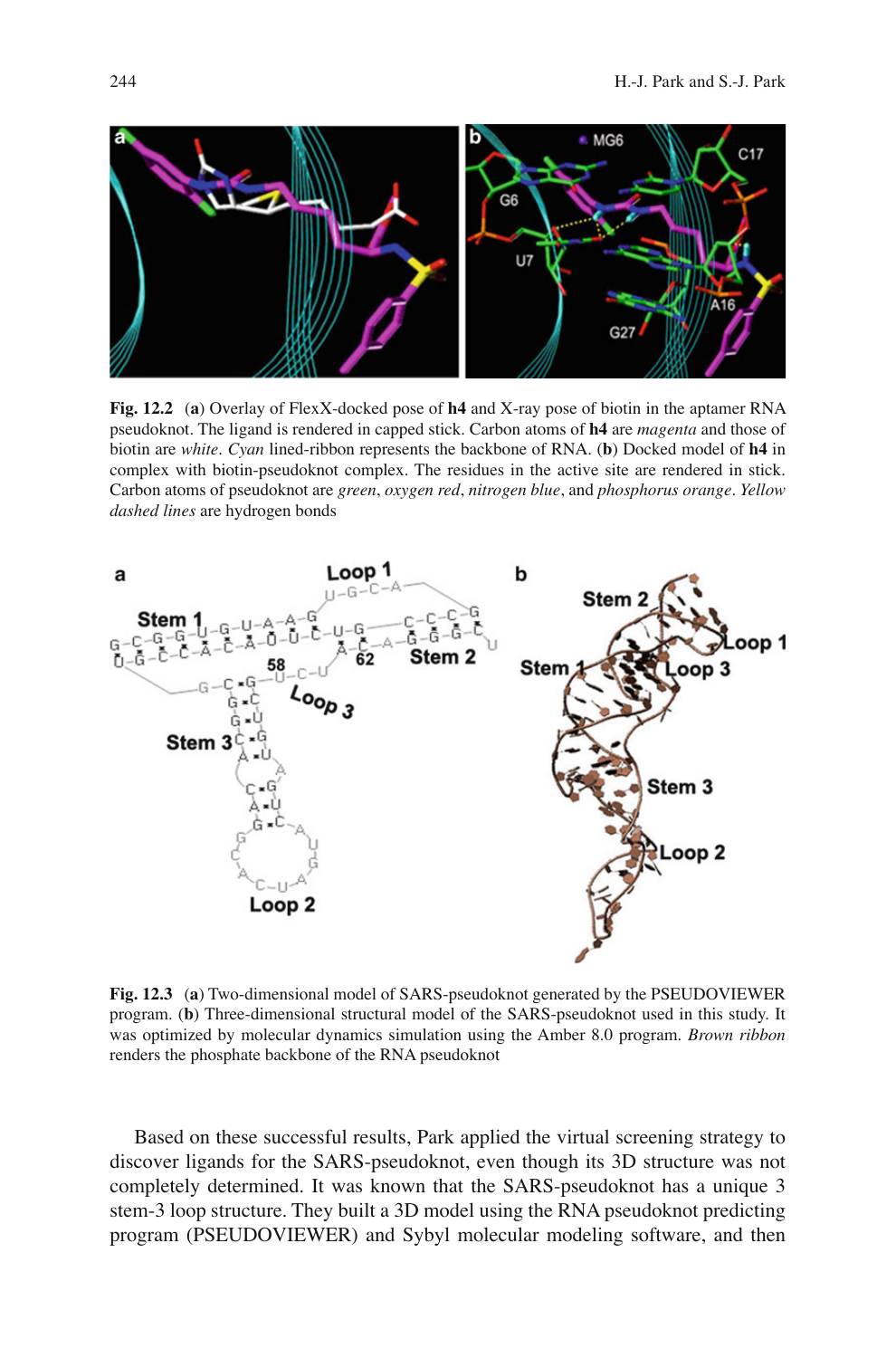

**Fig. 12.4** Measurements of −1 FS efficiencies by in vitro TNT assay. (a) The −1 FS efficiencies (%) in the presence of **43**, **21**, and **10** obtained from SDS-PAGE analysis. The nonframeshifting product (NRF) is the renilla luciferase protein, and the frameshifting product  $(RF)$  is a firefly luciferaserenilla luciferase fusion protein. (**b**) The −1 FS efficiencies obtained from dual luciferase assays

optimized the RNA structure by AMBER molecular dynamics simulation (Case et al.  $2005$ ) (Fig. 12.3). Using the DOCK 4.0 program, flexible docking of a commercially-available chemical DB (Leadquest) was conducted. The chemical DB was the same as that previously used for screening against the biotin aptamer RNA pseudoknot. A total of 35 compounds inhibited −1 FS, and three structurally analogous compounds ( **43** , **21** , and **10** in Fig. 12.4 ) reduced −1 FS selectively. Compound **43** was the most active, decreasing −1 FS efficiency by 80%. In HEK 293 cells, 43 inhibited −1 FS in a concentration-dependent manner with an  $IC_{\leq 0}$  value of approximately  $0.45 \mu M$  (Park et al. [2011](#page-16-0)). The docking model of 43 in complex with the SARS-pseudoknot is shown in Fig. [12.5 ,](#page-11-0) and reveals that **43** interacts with various residues including key residues to maintain −1 frameshifting efficiency by hydrogen bonds. Compound  $43$  interacts with the carbonyl oxygen atom  $(O<sub>2</sub>)$  of the U58 uracil base by hydrogen bond, and the nitrogen atom in the thiazole ring of **43** forms a hydrogen bond  $(2.8 \text{ Å})$  with the 2'-OH group of ribose of C62. The hydrogen bond between the thiazole moiety and the receptor pseudoknot was identified as one of the key intermolecular interactions.

## *12.4.3 Case 3: Riboswitches (Metabolite-Sensing mRNAs)*

Riboswitches are highly organized domains within 5'-UTRs of mRNAs and undergo alternate conformational switches. Riboswitches consist of two domains, an aptamer domain that is a binding site for an effector metabolite, and an expression platform that prompts changes in gene expression. Upon metabolite binding, one of the riboswitch conformers is stabilized, and is capable of controlling expression of a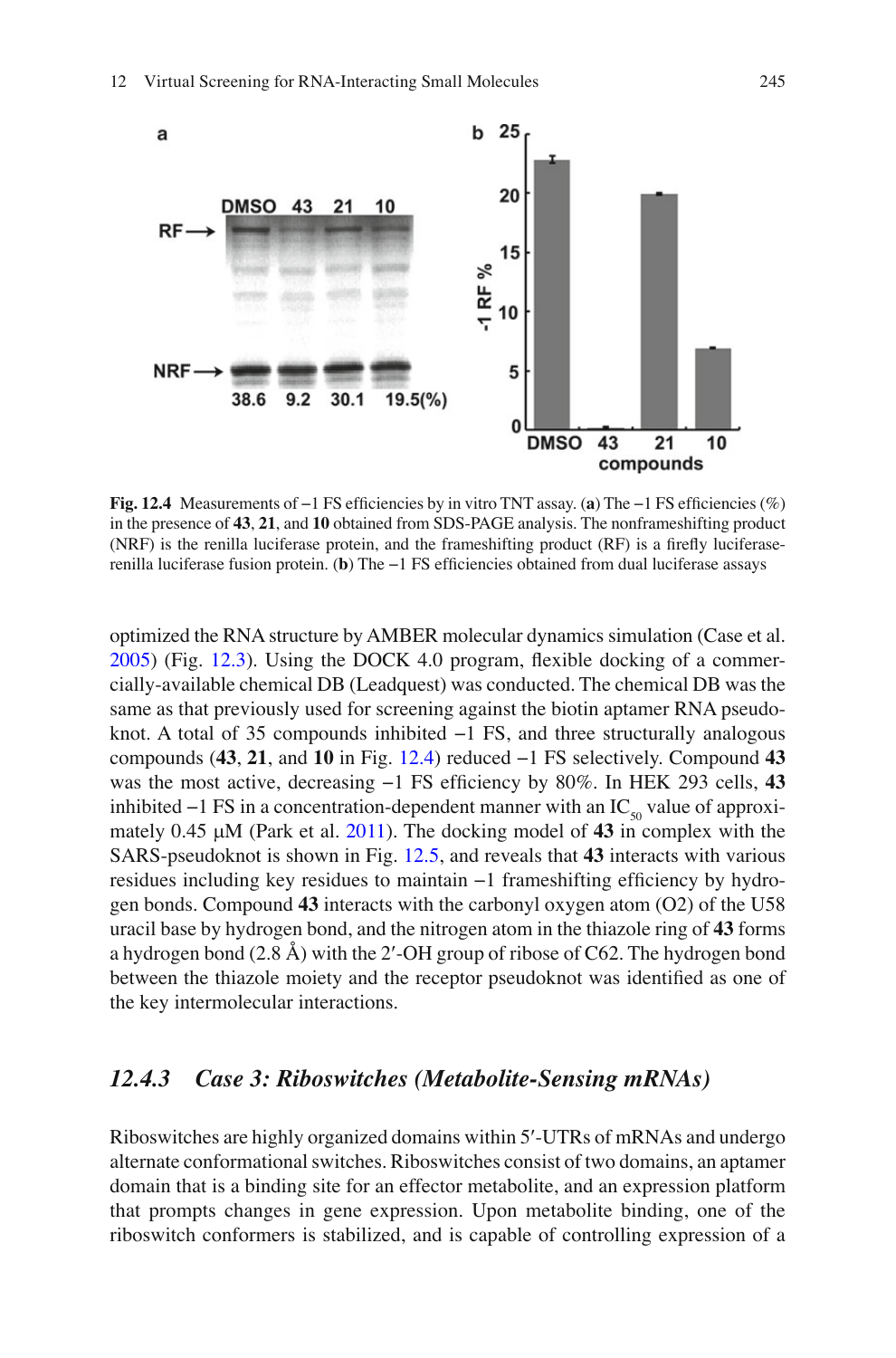<span id="page-11-0"></span>

downstream gene either at the transcriptional or translational level (Miranda-Ríos et al. 2001; Mironov et al. 2002; Gilbert and Batey [2005](#page-15-0)) in bacteria (Winkler et al. [2002 ;](#page-17-0) Mandal et al. [2003](#page-16-0) ) as well as in some plants and fungi (Sudarsan et al. [2003 ;](#page-17-0) Bocobza and Aharoni 2008). Therefore, the aptamer domain is an essential element of gene regulation. Riboswitches were originally discovered as an antibiotic target (Blount and Breaker 2006; Lee et al. [2009](#page-16-0); Kim et al. 2009) and also have the potential to be developed into designer riboswitches for genetics studies (Suess and Weigand [2008](#page-17-0)). About 20 classes of riboswitches have been reported and a large number (probably up to 100) of new classes may await discovery. Among them, guanine riboswitches are one of the validated targets for development of new antibacterial drugs. X-ray crystal structures of more than 10 riboswitches have been determined, and thus structure-based drug design approaches can be applied to this target (Serganov 2010). Daldrop et al. tried virtual screening to discover novel ligands targeting the purine riboswitch using the program DOCK3.5.54 with minor modification of the scoring function (Daldrop et al. [2011](#page-14-0)). The *Bacillus subtilis xptpbuX* guanine riboswitch carrying a C74U mutation (called GRA, PDB id: 2G9C) (Gilbert et al. [2006](#page-15-0) ) in complex with pyrimidine-2,4,6-triamine was used as a target receptor for docking.

#### **12.4.3.1 Validation of Docking Program**

All docking and virtual screening studies were carried out using a slightly modified version of the DOCK3.5.54 program that incorporated RNA-specific parameters to calculate van der Waals and electrostatic energies. This group first tested whether native ligand was correctly reproduced in terms of its binding geometry after selfdocking. The RMSD between native ligand and the docking result was measured.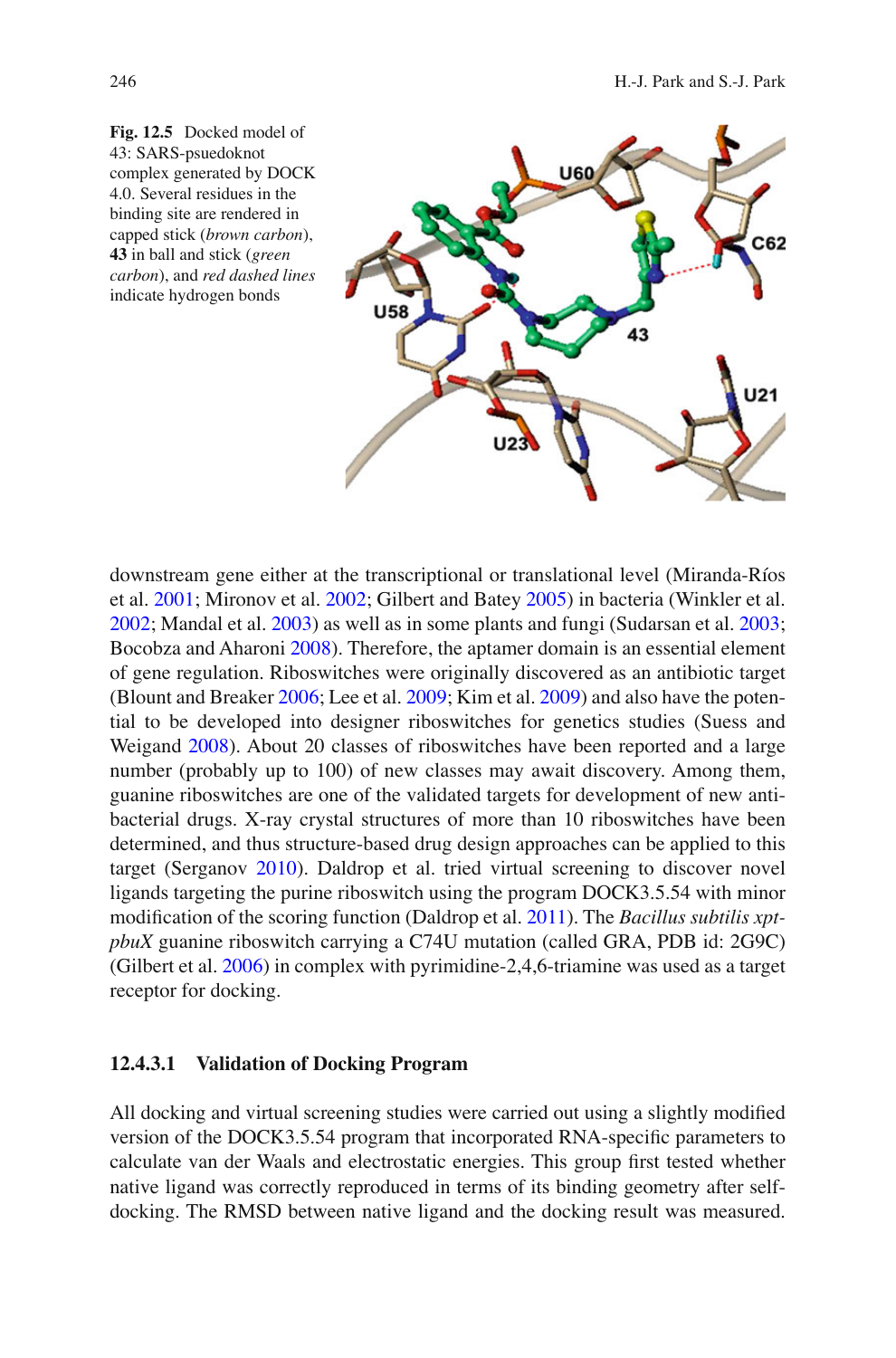RMSD was less than 0.34 Å, which showed that the docked model was close to native. Secondly, the accuracy of the prediction was tested by docking with known ligands and decoys. The test set consisted of eight known ligands, with binding affinities ranged from 0.01 to 100  $\mu$ M. For all 15 decoys, no binding was detected at up to 300  $\mu$ M; except for guanine that was tested up to its solubility limit. All compounds in the test set docked into the active site and the results were analyzed by sorting the docking scores. Seven out of the eight top-scoring compounds were true ligands and all eight compounds with lowest docking energy scores were decoys.

#### **12.4.3.2 Virtual Screening**

 They used their own in-house database, which included a commercially available 2,592 unique compounds. To evaluate the accuracy of binding prediction, all compounds in the database were docked into the active site and ordered by docking score. According to this list, the true positive rate (fraction of known compounds, ligands, and decoy) was plotted against the false positive (fraction of unassigned database compounds) to get a receiver operation characteristic (ROC) curve. Accuracy was calculated by measuring the area under curve (AUC) of a ROC curve value. The AUC value of ligands was 0.98 and that of decoy was 0.75, suggesting that known ligands were perfectly predicted by virtual screening and decoys were also enriched compared to random (AUC  $0.5$ ). From this result, five compounds were selected to examine their binding affinity and modes. Three compounds out of five were analogs of known ligands and two compounds were novel scaffolds. To determine the binding affinities, fluorescence assays and isothermal titration calorimetry (ITC) were used. Four out of five chosen compounds bound to GRA with affinities in the micromolar range.

## **12.5 Concluding Remarks**

 The rapidly increasing number of RNA crystal structures in the PDB, and the biological function studies on a variety of RNA structures have provided a basis for structure-based virtual screening targeting RNA. Due to several features of RNA (conformational flexibility, high negative charge, and solvation) that differ from those of proteins, researchers have observed that the conventional protein-ligand docking programs have limitations in accurately predicting RNA-ligand interactions. In some studies, active molecules have been fortuitously obtained by proteintargeted docking programs. However, continuing progress has been made in the development of docking algorithms or scoring functions optimized for RNA receptors, which makes various RNA targets more amenable for structure-based drug design. As an example, consideration of receptor flexibility is important not only for RNA-based receptors, but has also been a critical issue for protein receptors for a long time. Massive efforts have been made to incorporate protein flexibility into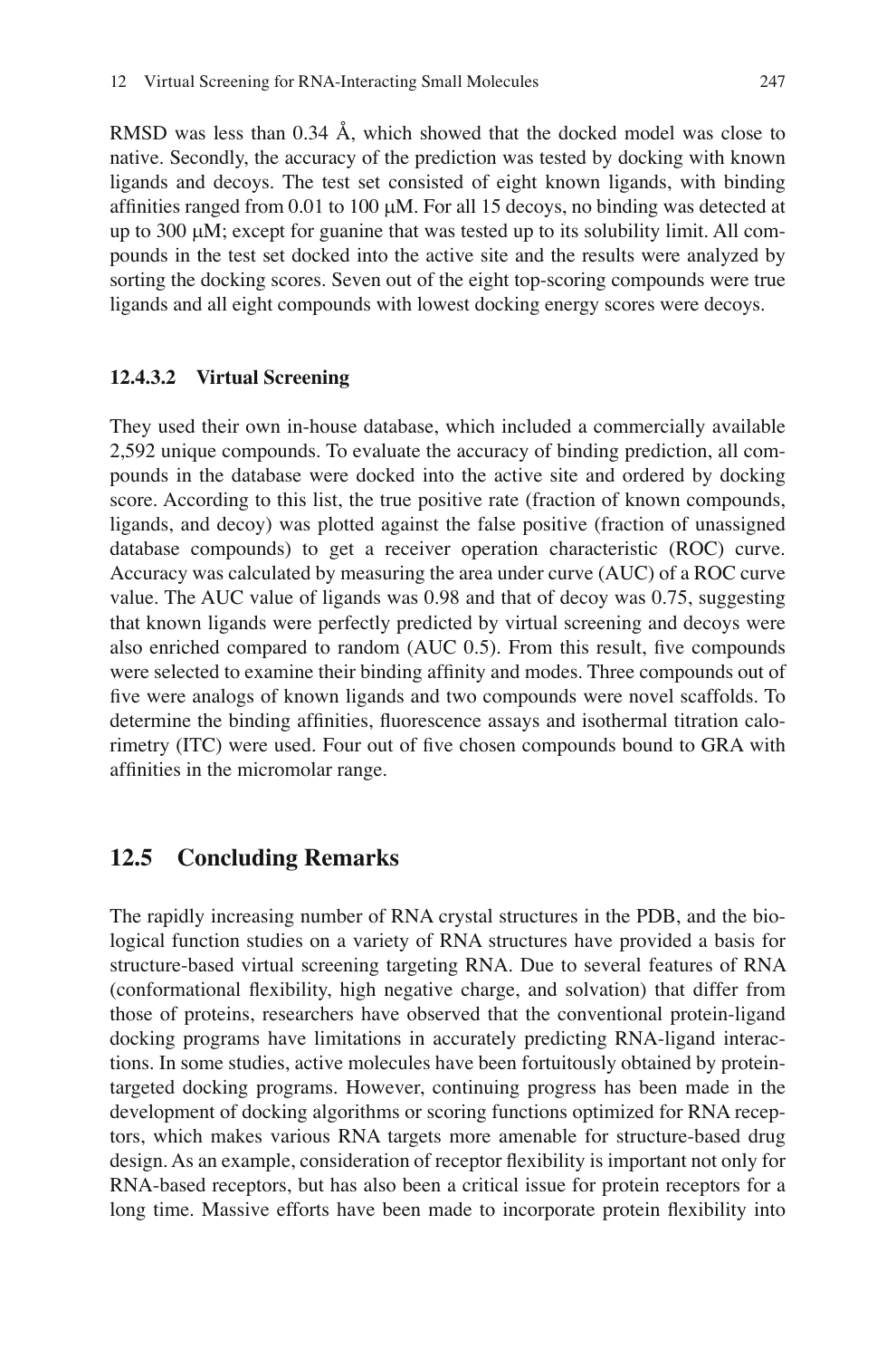<span id="page-13-0"></span>docking process, but it exponentially inflates the potential search space and became impractical. Al-Hashimi's approaches to use RNA dynamic ensemble (Stelzer et al. [2011](#page-17-0)) can be practically applied to other RNA targets. RNA receptors are usually smaller than protein receptors in size, so the process to generate RNA ensembles is not extremely computationally expensive.

Structure- or ligand-based virtual screening has identified a plethora of RNA binding ligands from in-house and commercially available chemical databases, originally designed and prepared for protein targets. Actually, some commercial chemical databases possess compounds which only satisfy "Lipinski's rule of five (Lipinski et al. [1997](#page-16-0))". In comparing the activities of small molecule RNA binders identified by virtual screening, we realized that hits with nanomolar activity were very rare, and overall their activities are in the high micromolar range. These results were probably caused by limitations of currently available chemical database, not only by those of protein-friendly docking algorithms. In protein-targeted virtual screening of chemical databases, many hits with nanomolar or submicromolar activity were identified. Thus, another possible way to improve the hit rate of RNAtargeted virtual screening is to prepare an RNA-focused chemical database. Considering the physicochemical properties of RNA binders, a modified "Lipinski's" rule of five" needs to be applied to database filtering during virtual screening (Aboulela 2010).

 **Acknowledgements** This work is supported by Basic Science Research Program through the National Research Foundation of Korea (NRF) funded by the Ministry of Education, Science and Technology (Grant 2011-0014385).

## **References**

- Abagyan R, Totrov M (1994) Biased probability Monte Carlo conformational searches and electrostatic calculations for peptides and proteins. J Mol Biol 235(3):983–1002
- Aboul-ela F (2010) Strategies for the design of RNA-binding small molecules. Future Med Chem 2(1):93–119
- Aboul-ela F, Karn J, Varani G (1996) Structure of HIV-1 TAR RNA in the absence of ligands reveals a novel conformation of the trinucleotide bulge. Nucleic Acids Res 24(20):3974–3981
- Andronescu M, Fejes AP, Hutter F, Hoos HH, Condon A (2004) A new algorithm for RNA secondary structure design. J Mol Biol 336(3):607–624
- Baranov PV, Henderson CM, Anderson CB, Gesteland RF, Atkins JF, Howard MT (2005) Programmed ribosomal frameshifting in decoding the SARS-CoV genome. Virology 332(2):498–510
- Baril M, Dulude D, Gendron K, Lemay G, Brakier-Gingras L (2003) Efficiency of a programmed −1 ribosomal frameshift in the different subtypes of the human immunodeficiency virus type 1 group M. RNA 9:1246–12453
- Berman HM, Bhat TN, Bourne PE, Feng Z, Gilliland G, Weissig H, Westbrook J (2000) The Protein Data Bank and the challenge of structural genomics. Nat Struct Biol 7(suppl A):957–959
- Blount KF, Breaker RR (2006) Riboswitches as antibacterial drug targets. Nat Biotechnol 24(12):1558–1564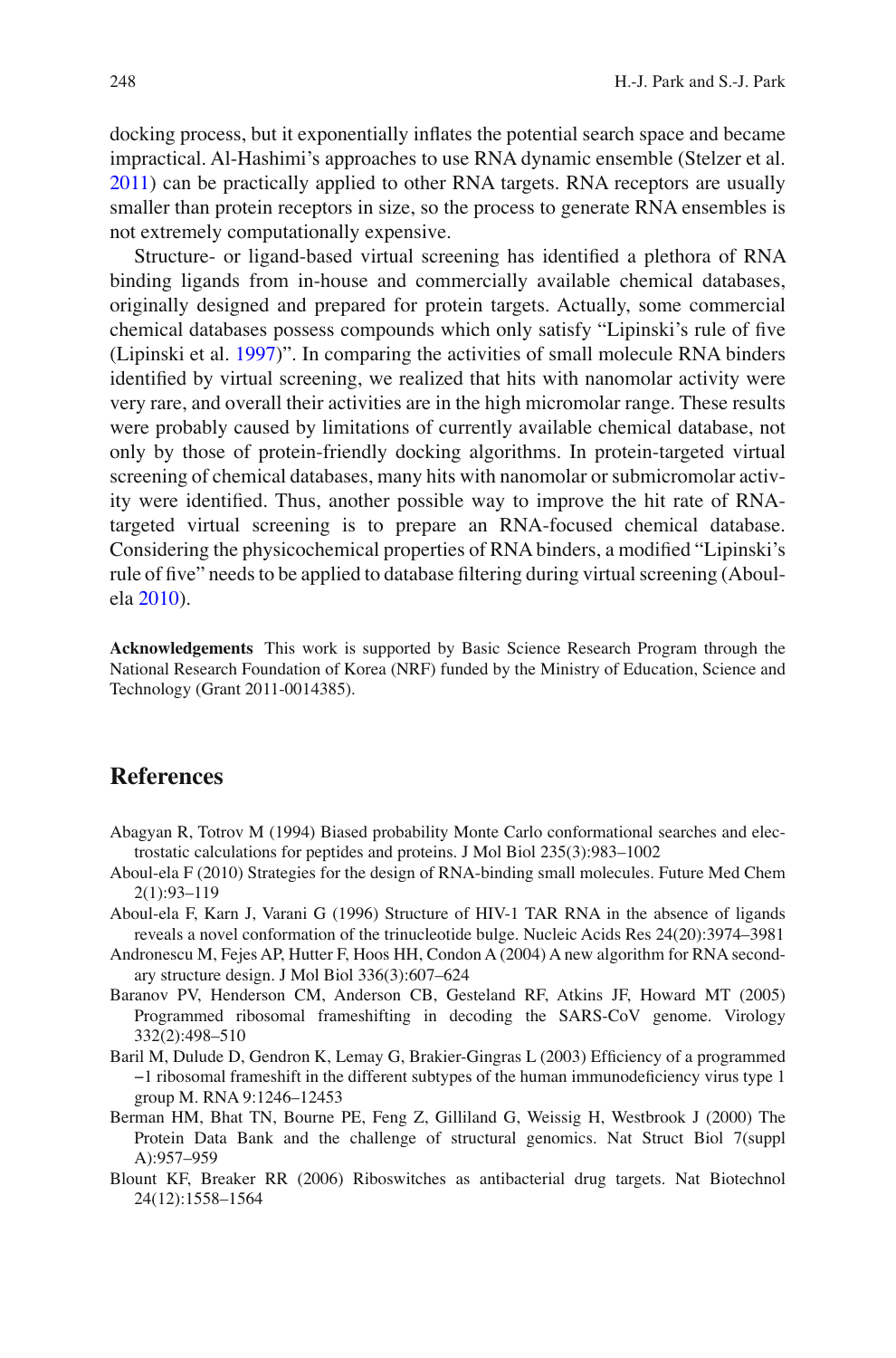- <span id="page-14-0"></span> Bocobza SE, Aharoni A (2008) Switching the light on plant riboswitches. Trends Plant Sci 13(10):526–533
- Böhm HJ (1994) The development of a simple empirical scoring function to estimate the binding constant for a protein-ligand complex of known three-dimensional structure. J Comput Aided Mol Des 8(3):243–256
- Brierley I, Rolley NJ, Jenner AJ, Inglis SC (1991) Mutational analysis of the RNA pseudoknot component of a coronavirus ribosomal frameshifting signal. J Mol Biol 220(4):889–902
- Byun Y, Han K (2009) PseudoViewer3: generating planar drawings of large-scale RNA structures with pseudoknots. Bioinformatics 25(11):1435–1437
- Case DA, Cheatham TE III, Darden T, Gohlke H, Luo R, Merz KM Jr, Onufriev A, Simmerling C, Wang B, Woods RJ (2005) The Amber biomolecular simulation programs. J Comput Chem 26(16):1668–1688
- Chamorro M, Parkin N, Varmus HE (1992) An RNA pseudoknot and an optimal heptameric shift site are required for highly efficient ribosomal frameshifting on a retroviral messenger RNA. Proc Natl Acad Sci U S A 89(2):713–717
- Chen Q, Shafer RH, Kuntz ID (1997) Structure-based discovery of ligands targeted to the RNA double helix. Biochemistry 36(38):11402–11407
- Cruz JA, Westhof E (2009) The dynamic landscapes of RNA architecture. Cell 136(4):604–609
- Daldrop P, Reyes FE, Robinson DA, Hammond CM, Lilley DM, Batey RT, Brenk R (2011) Novel ligands for a purine riboswitch discovered by RNA-ligand docking. Chem Biol 18(3):324–335
- Darty K, Denise A, Ponty Y (2009) VARNA: interactive drawing and editing of the RNA secondary structure. Bioinformatics 25(1):974–1975
- De Rijk P, Wuyts J, De Wachter R (2003) RnaViz 2: an improved representation of RNA secondary structure. Bioinformatics 19(2):299–300
- Detering C, Varani G (2004) Validation of automated docking programs for docking and database screening against RNA drug targets. J Med Chem 47(17):4188–4201
- Dinman JD, Berry MJ (2007) Regulation of termination and recoding. In: Mathews MB, Soneberg N, Hershey JWB (eds) Translational control in biology and medicine, 1st edn. Cold Spring Harbor, New York
- Dulude D, Berchiche YA, Gendron K, Brakier-Gingras L, Heveker N (2006) Decreasing the frameshift efficiency translates into an equivalent reduction of the replication of the human immunodeficiency virus type 1. Virology 345:127-136
- Evers D, Giegerich R (1999) RNA movies: visualizing RNA secondary structure spaces. Bioinformatics 15(1):32–37
- Ewing TJ, Makino S, Skillman AG, Kuntz ID (2001) DOCK 4.0: search strategies for automated molecular docking of flexible molecule databases. J Comput Aided Mol Des 15(5):411-428
- Filikov AV, Mohan V, Vickers TA, Griffey RH, Cook PD, Abagyan RA, James TL (2000) Identification of ligands for RNA targets via structure-based virtual screening: HIV-1 TAR. J Comput Aided Mol Des 14(6):593–610
- Flores SC, Wan Y, Russell R, Altman RB (2010) Predicting RNA structure by multiple template homology modeling. Pac Symp Biocomput 2010:216–227
- Foloppe N, Chen IJ, Davis B, Hold A, Morley D, Howes R (2004) A structure-based strategy to identify new molecular scaffolds targeting the bacterial ribosomal A-site. Bioorg Med Chem 12:935–947
- Foloppe N, Matassova N, Aboul-Ela F (2006) Towards the discovery of drug-like RNA ligands? Drug Discov Today 11(21–22):1019–1027
- Frank AT, Stelzer AC, Al-Hashimi HM, Andricioaei I (2009) Constructing RNA dynamical ensembles by combining MD and motionally decoupled NMR RDCs: new insights into RNA dynamics and adaptive ligand recognition. Nucleic Acids Res 37(11):3670–3679
- Fulle S, Gohlke H (2010) Molecular recognition of RNA: challenges for modelling interactions and plasticity. J Mol Recognit 23(2):220–231
- Gallego J, Varani G (2001) Targeting RNA with small-molecule drugs: therapeutic promise and chemical challenges. Acc Chem Res 34(10):836–843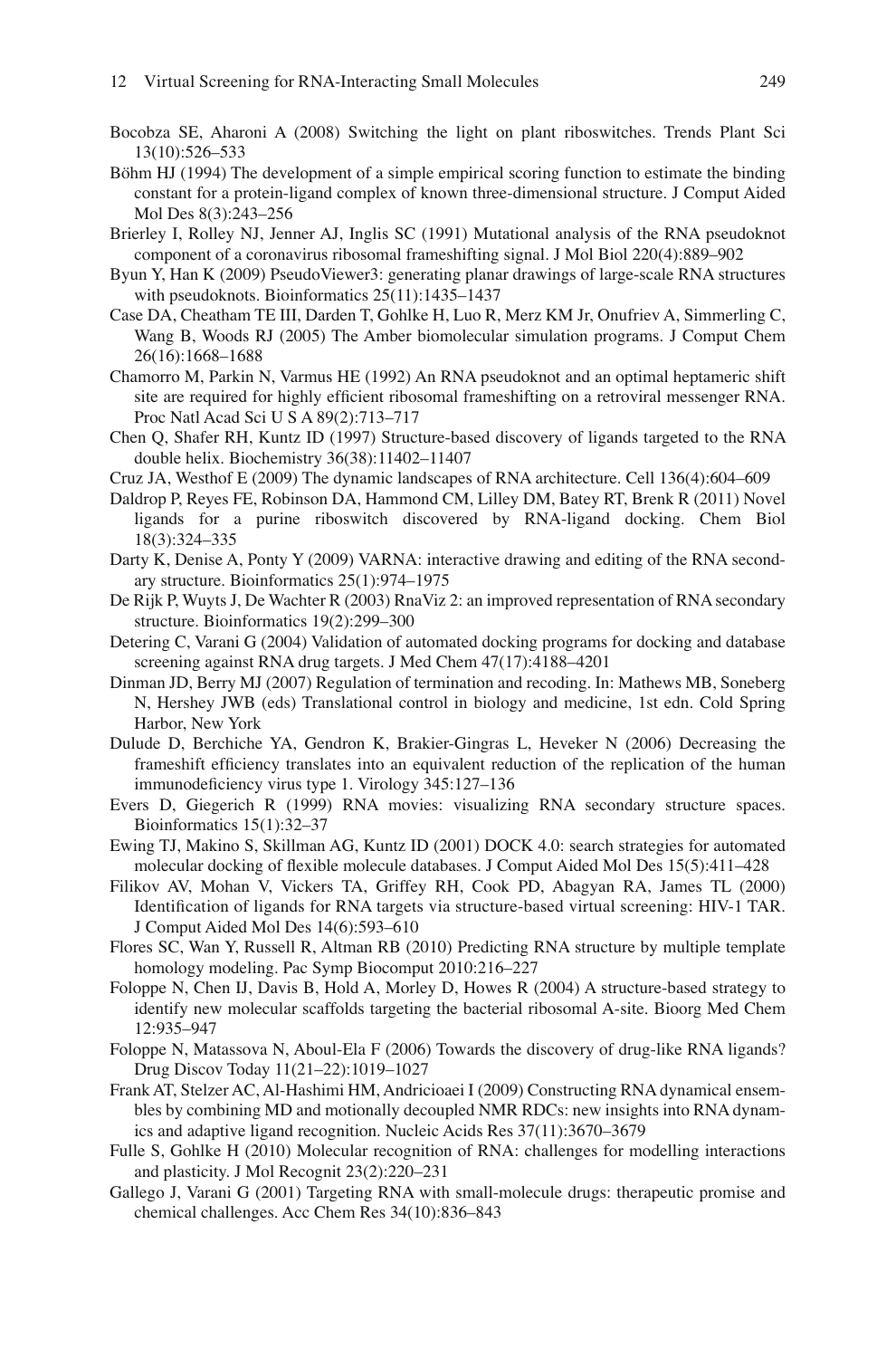- <span id="page-15-0"></span> Gardner PP, Daub J, Tate JG, Nawrocki EP, Kolbe DL, Lindgreen S, Wilkinson AC, Finn RD, Griffiths-Jones S, Eddy SR, Bateman A (2009) Rfam: updates to the RNA families database. Nucleic Acids Res 37(Database issue):D136–D140
- Gareiss PC, Miller BL (2009) Ribosomal frameshifting: an emerging drug target for HIV. Curr Opin Investig Drugs 10(2):121–128
- Gilbert SD, Batey RT (2005) Riboswitches: natural SELEXion. Cell Mol Life Sci 62(21):2401–2404
- Gilbert SD, Mediatore SJ, Batey RT (2006) Modified pyrimidines specifically bind the purine riboswitch. J Am Chem Soc 128(44):14214–14215
- Guilbert C, James TL (2008) Docking to RNA via root-mean-square-deviation-driven energy minimization with flexible ligands and flexible targets. J Chem Inf Model  $48(6)$ :1257–1268
- Halperin I, Ma B, Wolfson H, Nussinov R (2002) Principles of docking: an overview of search algorithms and a guide to scoring functions. Proteins 47(4):409–443
- Han K, Kim D, Kim HJ (1999) A vector-based method for drawing RNA secondary structure. Bioinformatics 15(4):286–297
- Hermann T (2005) Drugs targeting the ribosome. Curr Opin Struct Biol 15(3):355–366
- Hofacker IL (2003) Vienna RNA secondary structure server. Nucleic Acids Res 31(13):3429–3431
- Huey R, Morris GM, Olson AJ, Goodsell DS (2007) A semiempirical free energy force field with charge-based desolvation. J Comput Chem 28(6):1145–1152
- Ippolito JA, Steitz TA (1998) A 1.3-Å resolution crystal structure of the HIV-1 trans-activation response region RNA stem reveals a metal ion-dependent bulge conformation. Proc Natl Acad Sci U S A 95(17):9819–9824
- Jacks T, Varmus HE (1985) Expression of the Rous sarcoma virus pol gene by ribosomal frameshifting. Science 230(4731):1237–1242
- Jacobs JL, Belew AT, Rakauskaite R, Dinman JD (2007) Identification of functional, endogenous programmed −1 ribosomal frameshift signals in the genome of Saccharomyces cerevisiae. Nucleic Acids Res 35(1):165–174
- Jain AN (2003) Surflex: fully automatic flexible molecular docking using a molecular similaritybased search engine. J Med Chem 46(4):499–511
- Jones G, Willett P, Glen RC (1995) Molecular recognition of receptor sites using a genetic algorithm with a description of desolvation. J Mol Biol 245(1):43–53
- Jonikas MA, Radmer RJ, Laederach A, Das R, Pearlman S, Herschlag D, Altman RB (2009) Coarse-grained modeling of large RNA molecules with knowledge-based potentials and structural filters. RNA 15(2):189–199
- Jossinet F, Westhof E (2005) Sequence to structure (S2S): display, manipulate and interconnect RNA data from sequence to structure. Bioinformatics 21(15):3320–3321
- Jossinet F, Ludwig TE, Westhof E (2010) Assemble: an interactive graphical tool to analyze and build RNA architectures at the 2D and 3D levels. Bioinformatics 26(16):2057–2059
- Kang H, Tinoco I Jr (1997) A mutant RNA pseudoknot that promotes ribosomal frameshifting in mouse mammary tumor virus. Nucleic Acids Res 25(10):1943–1949
- Kang X, Shafer RH, Kuntz ID (2004) Calculation of ligand-nucleic acid binding free energies with the generalized-born model in DOCK. Biopolymers 73(2):192–204
- Kellenberger E, Rodrigo J, Muller P, Rognan D (2004) Comparative evaluation of eight docking tools for docking and virtual screening accuracy. Proteins 57(2):225–242
- Kim JN, Blount KF, Puskarz I, Lim J, Link KH, Breaker R (2009) Design and antimicrobial action of purine analogues that bind Guanine riboswitches. ACS Chem Biol 4(11):915–927
- Kitchen DB, Decornez H, Furr JR, Bajorath J (2004) Docking and scoring in virtual screening for drug discovery: methods and applications. Nat Rev Drug Discov 3(11):935–949
- Knowles DJ, Foloppe N, Matassova NB, Murchie AI (2002) The bacterial ribosome, a promising focus for structure-based drug design. Curr Opin Pharmacol 2(5):501–506
- Kramer B, Rarey M, Lengauer T (1999) Evaluation of the FLEXX incremental construction algorithm for protein-ligand docking. Proteins 37(2):228–241
- Lang PT, Brozell SR, Mukherjee S, Pettersen EF, Meng EC, Thomas V, Rizzo RC, Case DA, James TL, Kuntz ID (2009) DOCK 6: combining techniques to model RNA-small molecule complexes. RNA 15(6):1219–1230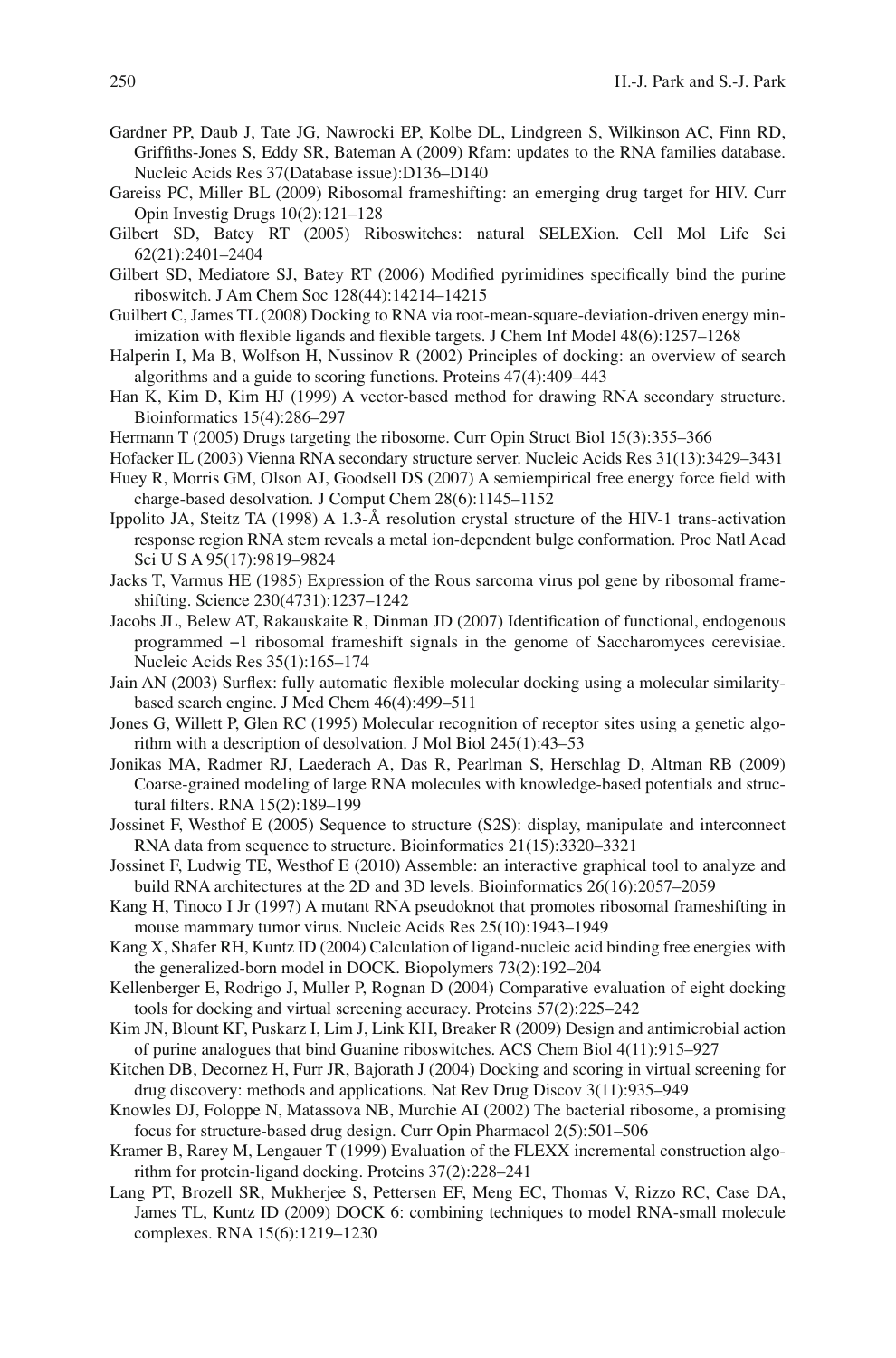- <span id="page-16-0"></span>Lee ER, Blount KF, Breaker RR (2009) Roseoflavin is a natural antibacterial compound that binds to FMN riboswitches and regulates gene expression. RNA Biol 6(2):187–194
- Li Y, Shen J, Sun X, Li W, Liu G, Tang Y (2010) Accuracy assessment of protein-based docking programs against RNA targets. J Chem Inf Model 50(6):1134–1146
- Lind KE, Du Z, Fujinaga K, Peterlin BM, James TL (2002) Structure-based computational database screening, in vitro assay, and NMR assessment of compounds that target TAR RNA. Chem Biol 9(2):185–193
- Lipinski CA, Lombardo F, Dominy BW, Feeney PJ (1997) Experimental and computational approaches to estimate solubility and permeability in drug discovery and development settings. Adv Drug Deliv Rev 23:3–25
- Mandal M, Boese B, Barrick JE, Winkler WC, Breaker RR (2003) Riboswitches control fundamental biochemical pathways in Bacillus subtilis and other bacteria. Cell 113(5):577–586
- Martin YC (1992) 3D database searching in drug design. J Med Chem 35(12):2145–2154
- Martinez HM, Maizel JV Jr, Shapiro BA (2008) RNA2D3D: a program for generating, viewing, and comparing 3-dimensional models of RNA. J Biomol Struct Dyn 25(6):669–683
- Matzura O, Wennborg A (1996) RNAdraw: an integrated program for RNA secondary structure calculation and analysis under 32-bit Microsoft Windows. Comput Appl Biosci 12(3): 247–249
- McInnes C (2007) Virtual screening strategies in drug discovery. Curr Opin Chem Biol 11(5): 494–502
- Miranda-Ríos J, Navarro M, Soberón M (2001) A conserved RNA structure (thi box) is involved in regulation of thiamin biosynthetic gene expression in bacteria. Proc Natl Acad Sci U S A 98(17):9736–9741
- Mironov AS, Gusarov I, Rafikov R, Lopez LE, Shatalin K, Kreneva RA, Perumov DA, Nudler E (2002) Sensing small molecules by nascent RNA: a mechanism to control transcription in bacteria. Cell 111(5):747–756
- Moitessier N, Westhof E, Hanessian S (2006) Docking of aminoglycosides to hydrated and flexible RNA. J Med Chem 49(3):1023-1033
- Morley SD, Afshar M (2004) Validation of an empirical RNA-ligand scoring function for fast flexible docking using Ribodock. J Comput Aided Mol Des 18:189–208
- Morris GM, Goodsell DS, Halliday RS, Huey R, Hart WE, Belew RK, Olson AJ (1998) Automated docking using a lamarckian genetic algorithm and an empirical binding free energy function. J Comput Chem 19:1639–1662
- Neu HC (1992) The crisis in antibiotic resistance. Science 257(5073):1064–1073
- Nix J, Sussman D, Wilson C (2000) The 1.3 Å crystal structure of a biotin-binding pseudoknot and the basis for RNA molecular recognition. J Mol Biol 296(5):1235–1244
- Parisien M, Major F (2008) The MC-fold and MC-Sym pipeline infers RNA structure from sequence data. Nature 452(7183):51–55
- Park SJ, Jung YH, Kim YG, Park HJ (2008) Identification of novel ligands for the RNA pseudoknot that regulate −1 ribosomal frameshifting. Bioorg Med Chem 16(8):4676–4684
- Park SJ, Kim YG, Park HJ (2011) Identification of RNA pseudoknot-binding ligand that inhibits the −1 ribosomal frameshifting of SARS-Coronavirus by structure-based virtual screening. J Am Chem Soc 133(26):10094–10100
- Paulus C, Hellebrand S, Tessmer U, Wolf H, Kräusslich HG, Wagner R (1999) Competitive inhibition of human immunodeficiency virus type-1 protease by the Gag-Pol transframe protein. J Biol Chem 30:21539–21543
- Perrin L, Telenti A (1998) HIV treatment failure: testing for HIV resistance in clinical practice. Science 280(5371):1871–1873
- Pinto IG, Guilbert C, Ulyanov NB, Stearns J, James TL (2008) Discovery of ligands for a novel target, the human telomerase RNA, based on flexible-target virtual screening and NMR. J Med Chem 51:7205–7215
- Plant EP, Pérez-Alvarado GC, Jacobs JL, Mukhopadhyay B, Hennig M, Dinman JD (2005) A three-stemmed mRNA pseudoknot in the SARS coronavirus frameshift signal. PLoS Biol 3(6):e172